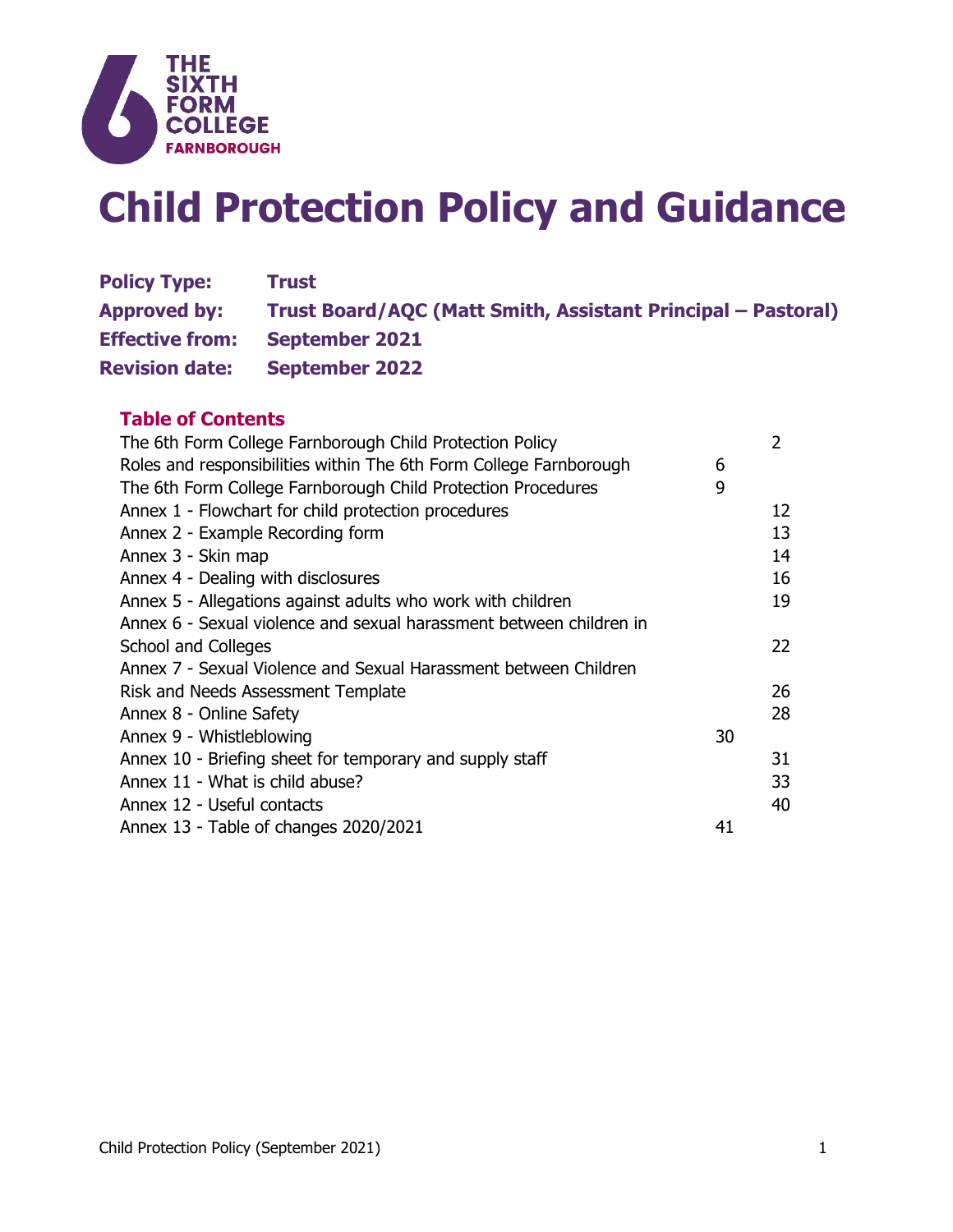# **Policy Statement**

We recognise our moral and statutory responsibility to safeguard and promote the welfare of all children.

We make every effort for provide a safe and welcoming environment underpinned by a culture of openness where both children and adults feel secure, able to talk and believe that they are being listened to.

We maintain an attitude of "it could happen here" where safeguarding is concerned.

The purpose of this policy is to provide staff, volunteers and governors with the framework they need in order to keep children safe and secure in our College, and to inform parents and guardians how we will safeguard their children whilst they are in our care.

Specific guidance is available to staff within the procedure documents.

# **Definitions**

Within this document:

**Child Protection** is an aspect of safeguarding, but is focused on how we respond to students who have been significantly harmed or are at risk of significant harm.

The term **Staff** applies to all those working for or on behalf of the College, full time or part time, in either a paid or voluntary capacity. This also includes parents and Governors.

**Child** refers to all young people who have not yet reached their 18th birthday. On the whole, this will apply to the students of the College; however the policy will extend to visiting students from other establishments. A small number of students are over 18. We consider all students to be in our care, whatever age and therefore the procedures outlined here apply to all.

**Parent** refers to birth parents and other adults in a parenting role for example adoptive parents, step parents, guardians and foster carers.

**Abuse** could mean neglect, physical, emotional or sexual abuse or any combination of these. Parents, carers and other people can harm students either by direct acts and / or failure to provide proper care. Explanations of these are given within the procedure document.

## **Aims**

- To provide staff with the framework to promote and safeguard the wellbeing of students and in so doing ensure they meet their statutory responsibilities.
- To ensure consistent good practice across the College.
- To demonstrate our commitment to protecting students.

# **Principles and Values**

- Students have a right to feel secure and cannot learn effectively unless they do so.
- All students have a right to be protected from harm.
- All staff have a key role in prevention of harm and an equal responsibility to act on any suspicion or disclosure that may indicate a student is at risk of harm, either in the College or in the community, taking into account contextual safeguarding.
- We acknowledge that it is essential that we work in partnership with other agencies protect students and reduce risk and so we will engage in partnership working throughout the child protection process to safeguard children.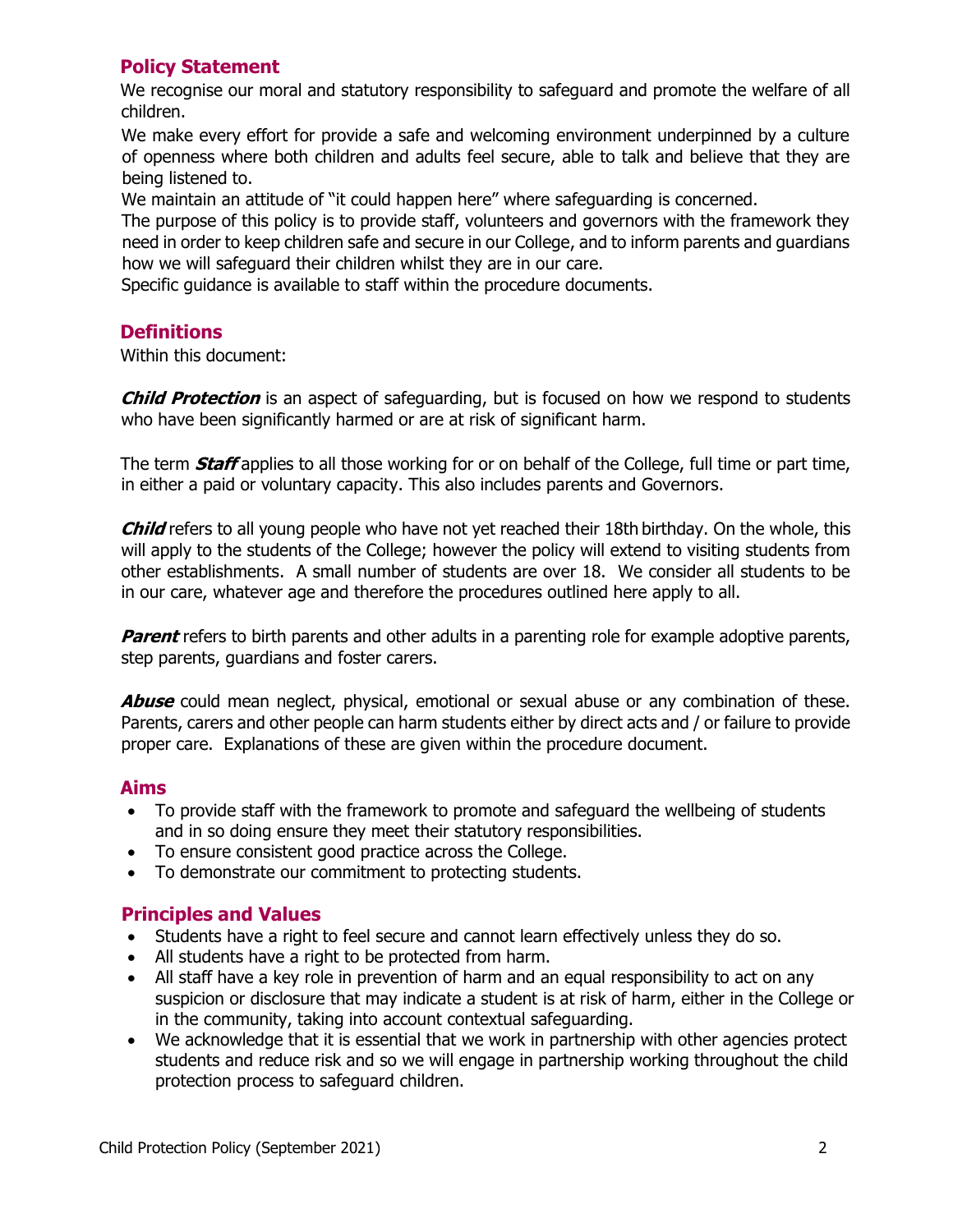Whilst the College will work openly with parents as far as possible, it reserves the right to contact Children's Social Care or the police, without notifying parents if this is believed to be in the student's best interests.

## **Leadership and Management**

We have established clear lines of accountability, training and advice to support the process of child protection and individual staff within that process.

In this College, any individual can contact the Designated Safeguarding Lead (DSL) or their Deputy (DDSL) if they have concerns about a child or young person.

The **DSL** is **Matt Smith** and the **DDSLs** are **Kirsten Halvorsen**, **Anne Temple-Hall**, **Matt McCully** and **Alison Woolley**. In addition, the Safeguarding Team also contains **Jay Relf** and **Ross Sarginson** who are shadowing prior to formal training. There is a **nominated AQC member**, **Justin Slater**, who will take leadership responsibility for safeguarding. **The CEO of The Prospect Trust**, **Simon Jarvis**, will receive reports of allegations against the Principal and act on the behalf of the governing body.

As an employer we follow safer recruitment guidance as set out in KCSiE 2021.

# **Training**

All staff in the College are expected to be aware of the signs and symptoms of abuse and must be able to respond appropriately. Training is provided on a termly basis via the Safeguarding Update sessions. Separate training is provided to all new staff on appointment and this is recorded and held by HR. All DDSLs and the DSL attend the Annual Update Training provided by Hampshire Safeguarding Children Partnership.

Any update in national or local guidance will be shared with all staff in briefings and then captured in the next whole College training. This policy will be updated during the year to reflect any changes brought about by new guidance.

# **Referral**

Following any concerns raised, the DSL will assess the information and consider if significant harm has happened or there is a risk that it may happen. If the evidence suggests the threshold of significant harm, or risk of significant harm has been reached, or if it is not clear if the threshold is met, the DSL will contact Children's Social Care and, if appropriate, the police. If the DSL or DDSL is not available or there are immediate concerns, the staff member will refer directly to Children's Social Care and the police if appropriate. We will use the guidance from NPCC to determine when to contact the police.

Generally, the DSL will inform the parents prior to making a referral. However, there are situations where this may not be possible or appropriate, particularly when informing parents may place the child at further risk

**N.B**. The exception to this process will be in those cases of known FGM where there is a mandatory requirement for the teacher to report directly to the police. The DSL should also be made aware.

# **Confidentiality**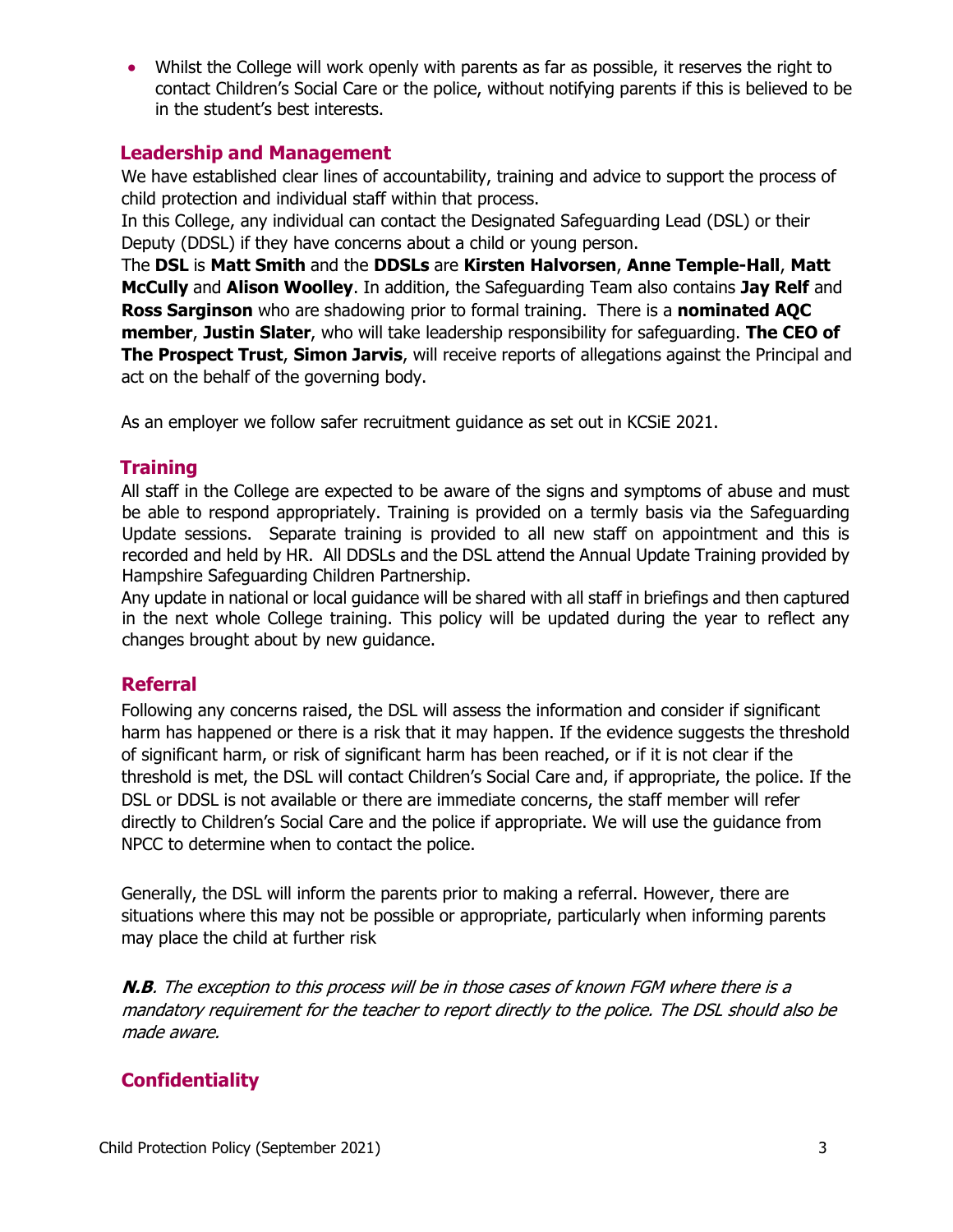- We maintain that all matters relating to child protection are to be treated as confidential and only shared as per the 'Information Sharing Advice for Practitioners' (DfE 2015) guidance.
- There is a lawful basis for child protection concerns to be shared with agencies who have a statutory duty for child protection.
- Information will only be shared with individuals within the College who 'need to know'.
- All staff are aware that they cannot promise a student to keep a disclosure confidential.

# **As a College we will educate students to recognise when they are at risk and how to get help when they need it through:**

- The content of the curriculum
- A College ethos which helps students to feel safe and able to talk freely about their concerns, believing that they will be listened to and valued
- Every student having access to a 'trusted adult' in the College, namely their Personal Tutor
- The Tutorial Programme.

# **Dealing with allegations against staff**

If a concern is raised about the practice or behaviour of a member of staff, this information will be recorded and passed to the **Principal**, **Catherine Cole**. The Principal will make an assessment to determine if the matter is a 'low level concern' or an 'allegation'. The local Authority Designated Officer (LADO) will be contacted for all allegations and the relevant guidance will be followed. If the Principal needs advice or guidance they will contact the LADO.

If the allegation is against the Principal, the person receiving the allegation will contact the LADO or CEO of The Prospect Trust directly. (Appendix 5).

#### **Dealing with allegations against students**

If a concern is raised that there is an allegation of a student abusing another student within the College, the 'Peer on Peer Abuse' guidance will be followed. (Appendix 6).

#### **Legal context**

Section 175 of the education act 2002 Children Act 2004 and 1989

#### **Guidance**

Hampshire Safeguarding Children Partnership protocols and guidance and their procedures [Working Together to Safeguard Children \(2018\)](https://www.gov.uk/government/publications/working-together-to-safeguard-children--2) [Keeping Children Safe in Education \(2021\)](https://www.gov.uk/government/publications/keeping-children-safe-in-education--2)  [FGM Act 2003 Mandatory Reporting Guidance \(2016\)](https://www.gov.uk/government/publications/mandatory-reporting-of-female-genital-mutilation-procedural-information)

## **Policy review**

As a College, we review this policy at least annually in line with DfE, HSCP and HCC requirements and other relevant statutory guidance.

#### **Date approved by governing body: 21/12/2021**

#### **Date reviewed by governing body: October 2022**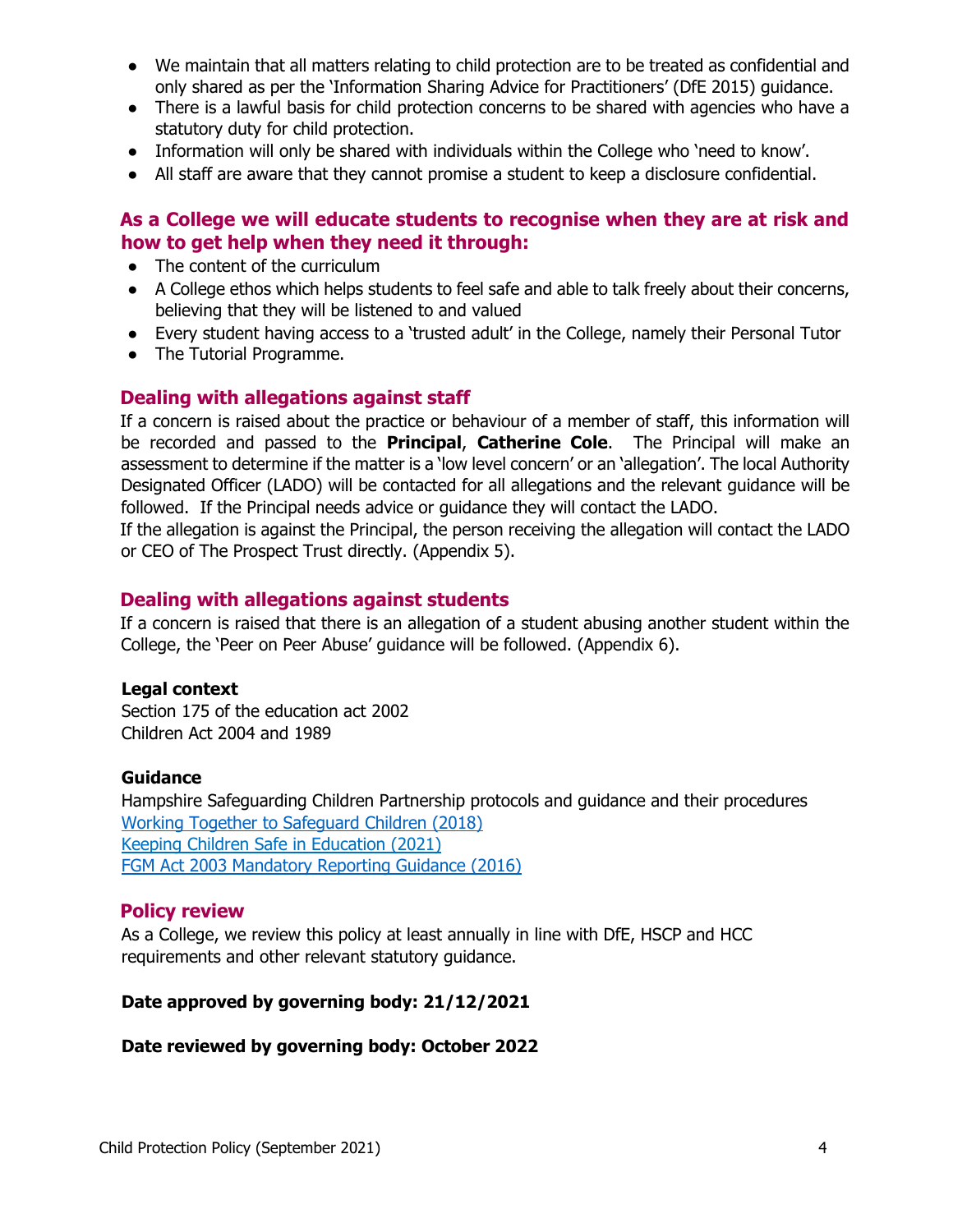# **Roles and responsibilities within The Sixth Form College Farnborough**

## **Staff responsibilities**

All staff have a key role to play in identifying concerns early and in providing help for children. To achieve this, they will:

- Establish and maintain an environment where students feel secure, are encouraged to talk and are listened to.
- Ensure students know that there are adults in College who they can approach if they are worried or have concerns.
- Plan opportunities within the Tutorial Programme or students to develop the skills they need to recognise, assess and manage risk appropriately and keep themselves safe.
- Attend training in order to be aware of and alert to the signs of abuse.
- Maintain an attitude of "it could happen here" with regards to safeguarding.
- Be aware that mental health problems can, in some cases, be an indicator that a child has suffered or is at risk of suffering abuse, neglect or exploitation.
- Recognise that abuse, neglect, or other adverse childhood experiences, can have an impact on the mental health, behaviour and education of children.
- Record their concerns if they are worried that a student is being abused and report these to the DSL as soon as practical that day. If the DSL is not contactable immediately a DDSL should be informed
- Be prepared to refer directly to social care, and the police if appropriate, if there is a risk of significant harm and the DSL or DDSL is not available.
- Follow the allegations procedures (Annex 5) if the disclosure is an allegation against a member of staff.
- Follow the procedures set out by the HSCP and take account of guidance issued by the DfE.
- Support students in line with their child protection plan.
- Treat information with confidentiality but never promising to "keep a secret".
- Notify the DSL or DDSL of any student on a child protection plan or child in need plan who has unexplained absence.
- Have an understanding of 'Early Help' and be prepared to identify and support students who may benefit from this intervention.
- Liaise with other agencies that support pupils and provide early help.
- Ensure they know who the DSL and DDSL are and know how to contact them.
- Have an awareness of the Child Protection Policy; the Behaviour Policy; the Staff Code of Conduct; peer on peer abuse procedures; safeguarding response for students who go missing from education and the role of the DSL.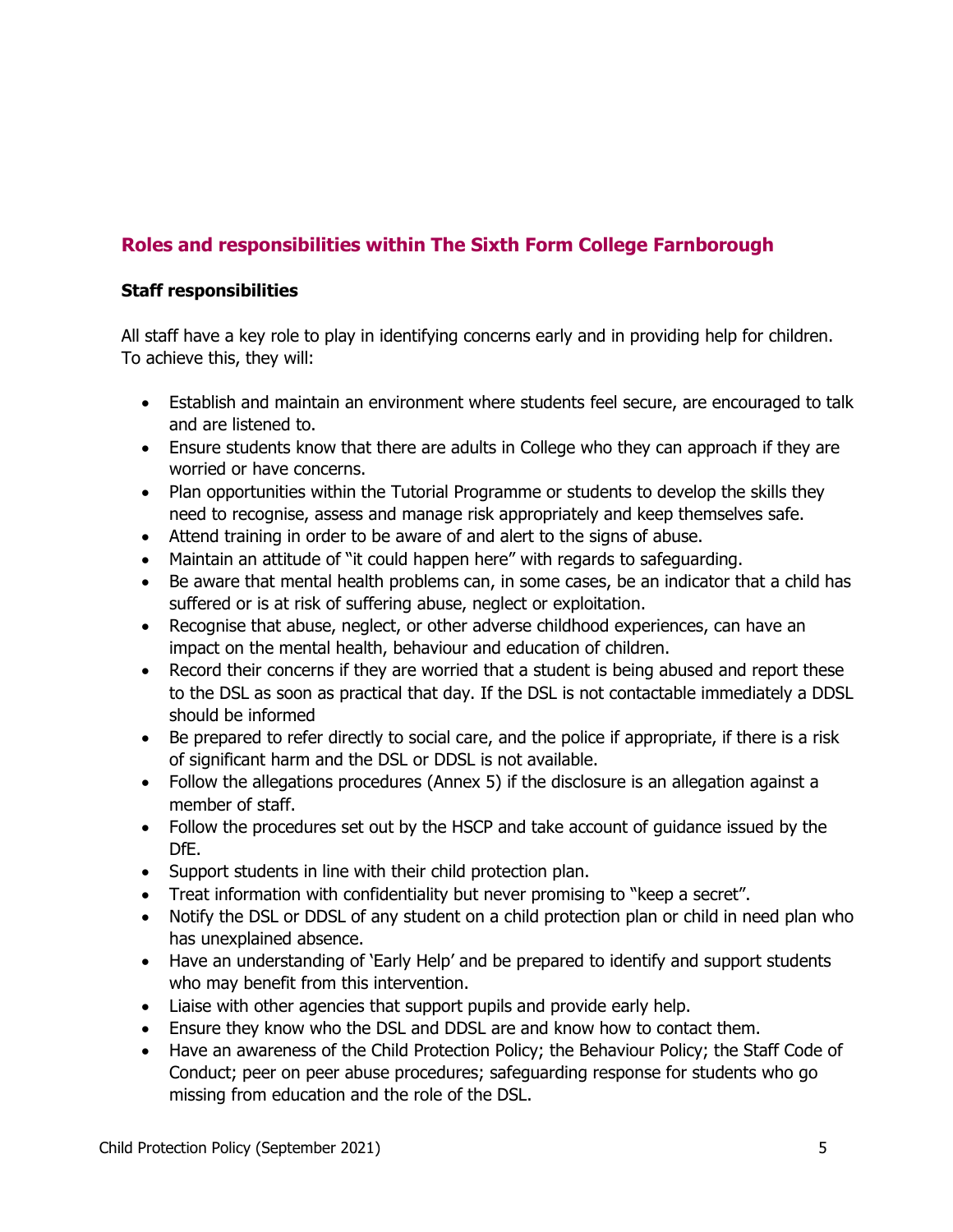## **Senior Management Team responsibilities:**

- Contribute to inter-agency working in line with Working Together to Safeguard Children 2018 guidance
- Provide a co-ordinated offer of early help when additional needs of children are identified
- **Ensure staff are alert to the various factors that can increase the need for early help (para** 18 KCSiE 2021)
- Working with Children's Social Care, support their assessment and planning processes including the College's attendance at conference and core group meetings.
- Carry out tasks delegated by the governing body such as training of staff, safer recruitment and maintaining a single central register.
- Provide support and advice on all matters pertaining to safeguarding and child protection to all staff regardless of their position within the College.
- Treat any information shared by staff or students with respect and follow agreed policies and procedures.
- Ensure that allegations or concerns against staff are dealt with in accordance with guidance from Department for Education (DfE) and the Hampshire Safeguarding Children Partnership (HSCP) procedures.
- Determine is a concern about a member of staff is a 'low level concern' or an allegation.

# **AQC responsibilities**

- Ensure the College has effective safeguarding policies and procedures including a Child Protection Policy, a Code of Conduct, a Behaviour Policy and a response to children who go missing from education.
- Ensure HSCP is informed in line with local requirements about the discharge of duties via the annual safeguarding audit.
- Recruitment, selection and induction follows safer recruitment practice including all appropriate checks.
- Allegations against staff are dealt with by the Principal. Allegations against the Principal are dealt with by the CEO of The Prospect Trust.
- A member of the Senior Leadership Team is appointed as Designated Safeguarding Lead (DSL) and has this recorded in their job description.
- Staff have been trained appropriately and this is updated in line with quidance
- Any safeguarding deficiencies or weaknesses are remedied without delay
- A nominated governor for safeguarding is identified.

# **DSL responsibilities** (to be read in conjunction with DSL role description in KCSiE) \*\*\*\*\* **In this College the DSL is Matt Smith**

**The Deputy DSLs are Kirsten Halvorsen, Anne Temple-Hall, Matt McCully and Alison Woolley** with Jay Relf and Ross Sarginson (shadowing).

In addition to the role of all staff and the senior management team, the DSL will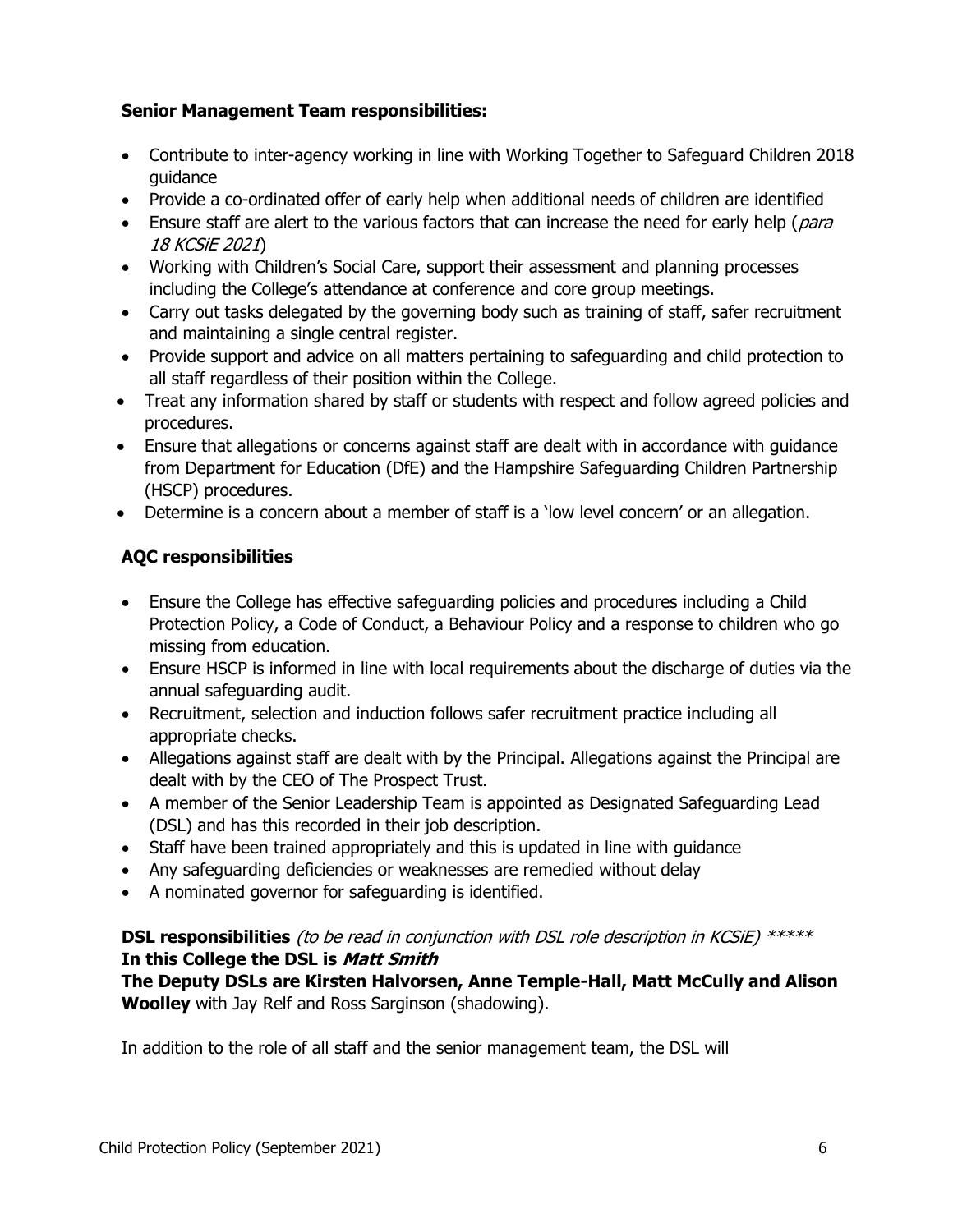- Refer cases to social care, and the police where appropriate, in a timely manner avoiding any delay that could place the child at more risk.
- Assist the AQC in fulfilling their safeguarding responsibilities set out in legislation and statutory guidance.
- Attend appropriate training and demonstrate evidence of continuing professional development to carry out the role.
- Ensure every member of staff knows who the DSL and the Deputy are, have an awareness of the DSL role and know how to contact them.
- Ensure all staff and volunteers understand their responsibilities in being alert to the signs of abuse and responsibility for referring any concerns about a student to the DSL and concerns about an adult to the Principal.
- Ensure that those staff that need to know, are aware of those students who have experienced, or are experiencing abuse in order to promote their educational outcomes and provide the appropriate support.
- Ensure whole College training occurs regularly with at least annual updates so that staff and volunteers can fulfil their responsibilities knowledgeably.
- Ensure any members of staff joining the College outside of the agreed training schedule receive induction prior to commencement of their duties.
- Keep records of child protection concerns securely and separately from the main pupil file and use these records to support the assessment and likelihood of risk.
- Ensure that safeguarding records are transferred accordingly (separate from pupil files) and in a timely fashion when a child transfers College, including in-year transfers.
- Ensure that where a pupil transfers College and is on a child protection plan or is a child looked after, their information is passed to the new College immediately and that the child's social worker is informed. Consideration is given to a transition meeting prior to moving if the case is complex or on-going.
- Be aware of the training opportunities and briefings provided by HSCP to ensure staff are aware of the latest local guidance on safeguarding.
- Develop, implement and review procedures in the College that enable the identification and reporting of all cases, or suspected cases, of abuse.
- Meet any other expectations set out for DSLs in KCSiE 2021.

# **The 6th Form College Farnborough Child Protection Procedures**

## **Overview**

The following procedures apply to all staff working in the College and will be covered by training to enable staff to understand their role and responsibility.

The aim of our procedures is to provide a robust framework which enables staff to take appropriate action when they are concerned that a students is being harmed or is at risk of harm.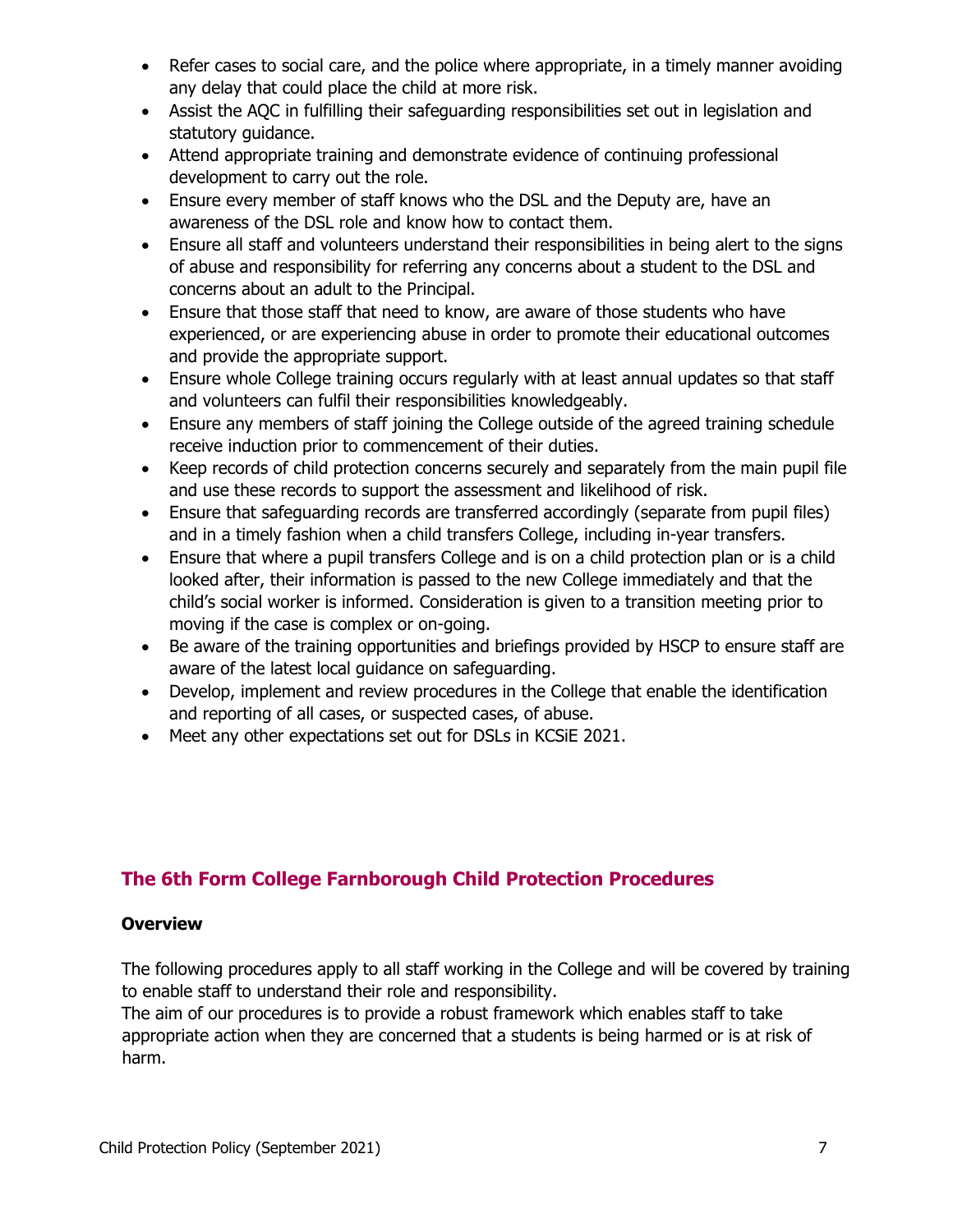The prime concern at all stages must be the interests and safety of the student. Where there is a conflict of interest between the student and an adult, the interests of the student must be paramount.

All staff are aware that those with disabilities, special needs or with language deficit/English as a second language may have more difficulty in communicating concerns or feelings. They may be more likely to communicate concerns with behaviours rather than words. Additionally, staff will question the cause of knocks and bumps in students who have limited mobility, which will include children (for example younger siblings) visiting the site in addition to students.

# **If a member of staff suspects abuse, spots signs or indicators of abuse, or they have a disclosure of abuse made to them they must:**

- 1. Make an initial record of the information by whatever means is accessible and using the exact words of the student as far as is possible
- 2. Report it to the DSL immediately
- 3. The DSL will consider if there is a requirement for immediate medical intervention. Urgent medical attention should not be delayed if the DSL is not immediately available
- 4. Make an accurate record (which may be used in any subsequent court proceedings) as soon as possible and within 24 hours of the occurrence. Include everything that has happened, including details of:
	- Dates and times of their observations
	- Dates and times of any discussions in which they were involved
	- Any injuries
	- Explanations given by the child / adult
	- What action was taken
	- Any actual words or phrases used by the child.

The records must be signed and dated by the author with an equivalent procedure in place for electronic based records.

5. In the absence of the DSL or their Deputy, be prepared to refer directly to Children's Social Care (and the police if appropriate) if there is the potential for immediate significant harm.

## **Following a report of concerns the DSL must:**

- 1. Decide whether or not there are sufficient grounds for suspecting significant harm in which case a referral must be made to Children's Social Care and the police if it is in keeping with the National Police Chiefs Council ["When to call the Police"](https://www.google.com/url?sa=t&rct=j&q=&esrc=s&source=web&cd=&cad=rja&uact=8&ved=2ahUKEwjWztnW2MfrAhWRRhUIHfKnB1sQFjABegQIDBAD&url=https%3A%2F%2Fwww.npcc.police.uk%2Fdocuments%2FChildren%2520and%2520Young%2520people%2FWhen%2520to%2520call%2520the%2520police%2520guidance%2520for%2520schools%2520and%2520colleges.pdf&usg=AOvVaw2hklWTbin6l8AlYoJFHR1V) guidance. The rationale for this decision should be recorded by the DSL.
- 2. Normally the College should try to discuss any concerns about a student's welfare with the family and where possible to seek their agreement before making a referral to Children's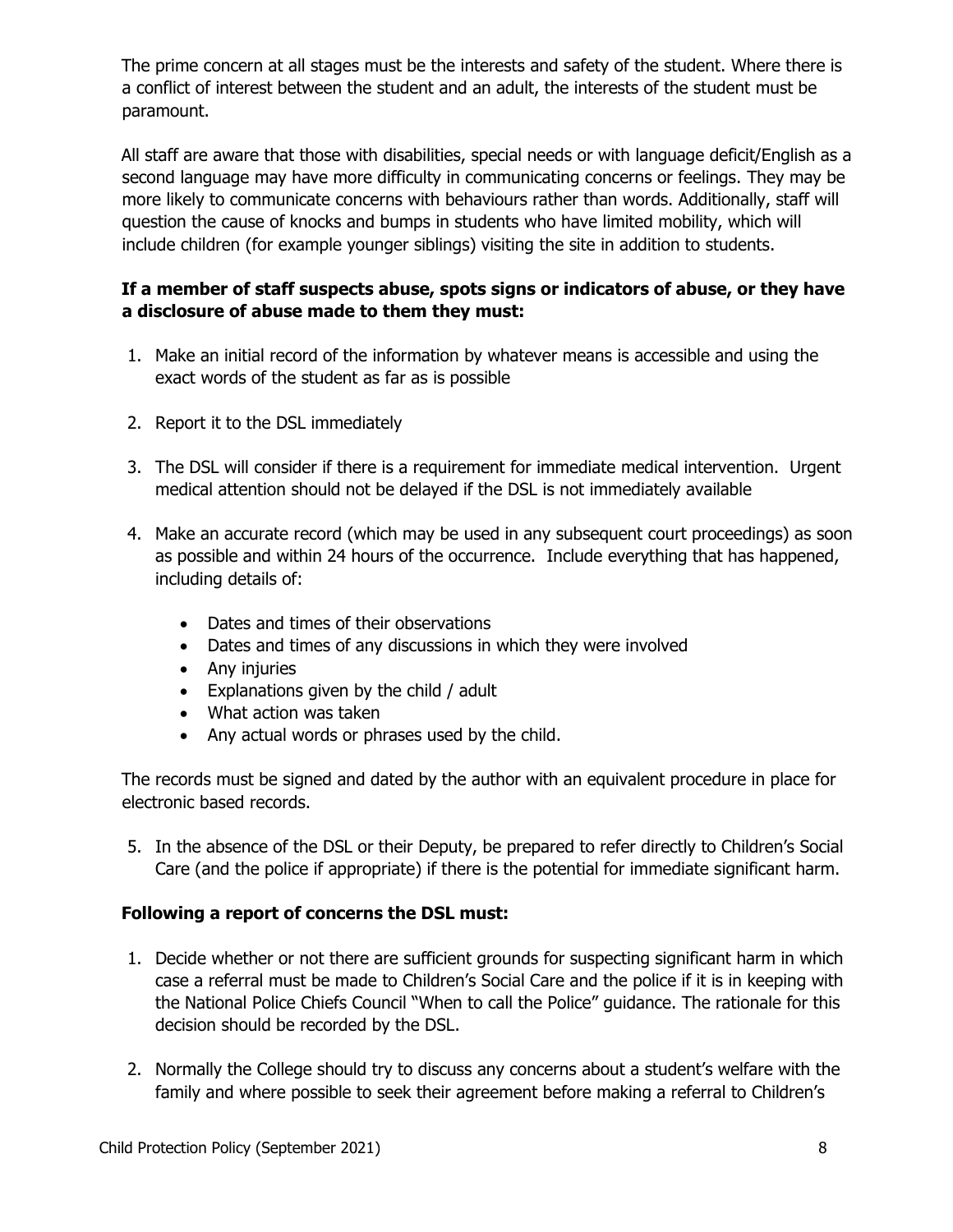Social Care. However, in accordance with DfE guidance, this should only be done when it will not place the student at increased risk or could have an impact on a police investigation. Where there are doubts or reservations about involving the student's family, the DSL should clarify with Children's Social Care or the police whether the parents should be told about the referral and, if so, when and by whom. This is important in cases where the police may need to conduct a criminal investigation. The student's views should also be taken into account when appropriate.

- 3. If there are grounds to suspect a student is suffering, or is likely to suffer, significant harm the DSL (or Deputy) must contact Children's Social Care via the Inter-Agency Referral Form (IARF) making a clear statement of:
	- the known facts
	- any suspicions or allegations
	- whether or not there has been any contact with the student's family.

If there is indication that the child is suffering significant harm, a call will also be made to Children's Reception Team (CRT) on 01329 225379.

- 4. If a student is in immediate danger and urgent protective action is required, the police must be called. The DSL must then notify Children's Social Care of the occurrence and what action has been taken.
- 5. When a student needs *urgent* medical attention and there is suspicion of parental abuse causing the medical need, the DSL or their Deputy should take the student to the accident and emergency unit at the nearest hospital and inform Children's Social Care. Advice should be sought from Children's Social Care about informing the parents, remembering that parents should normally be informed that a child requires urgent hospital attention.
- 6. If there is not a risk of significant harm, the DSL will either actively monitor the situation or consider the Early Help process.
- 7. In cases of allegations against staff or low level concerns, the HSCP procedure or the College's Low Level Concerns (LLC) procedure will be followed.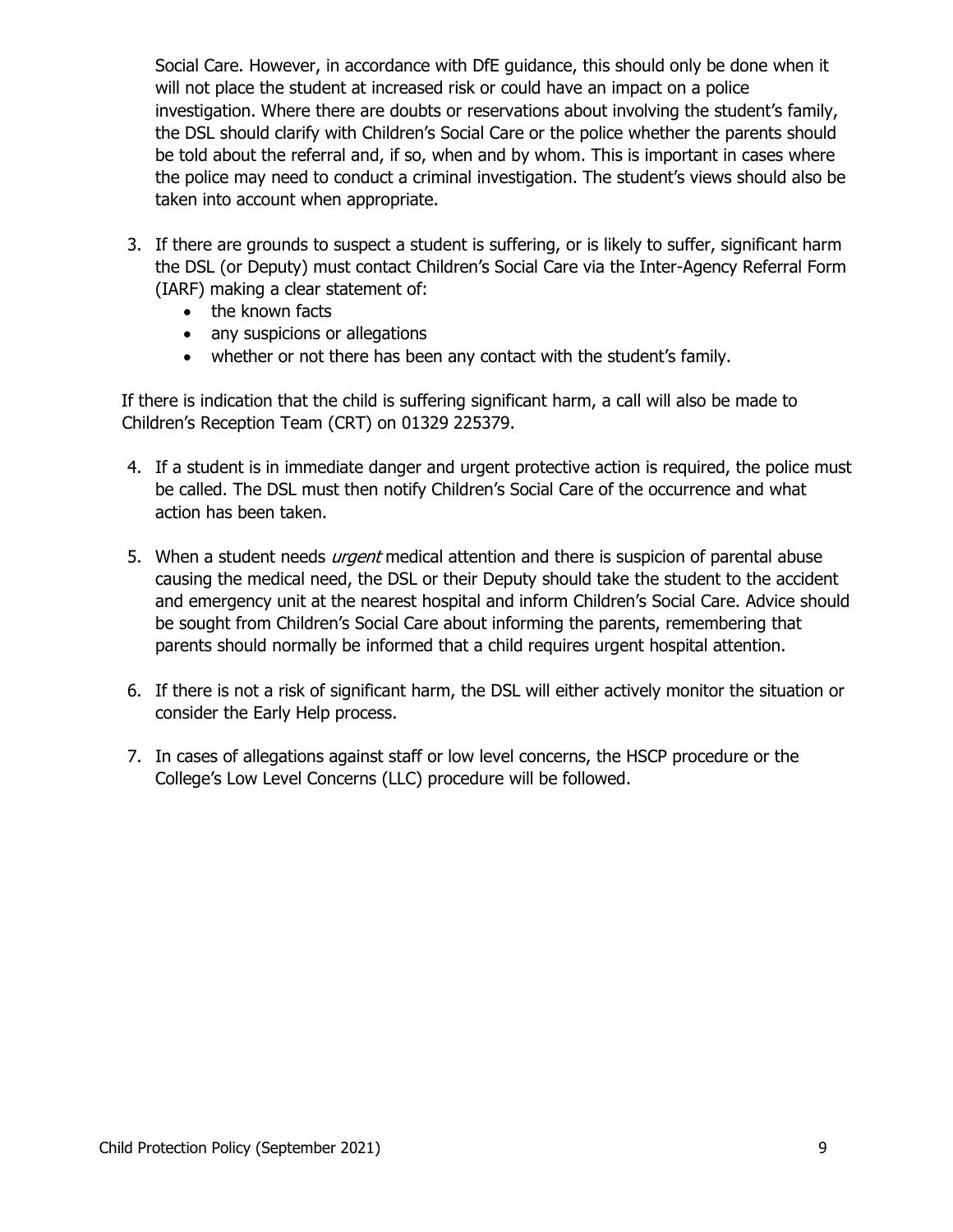**Annex 1 – Flowchart for child protection procedures**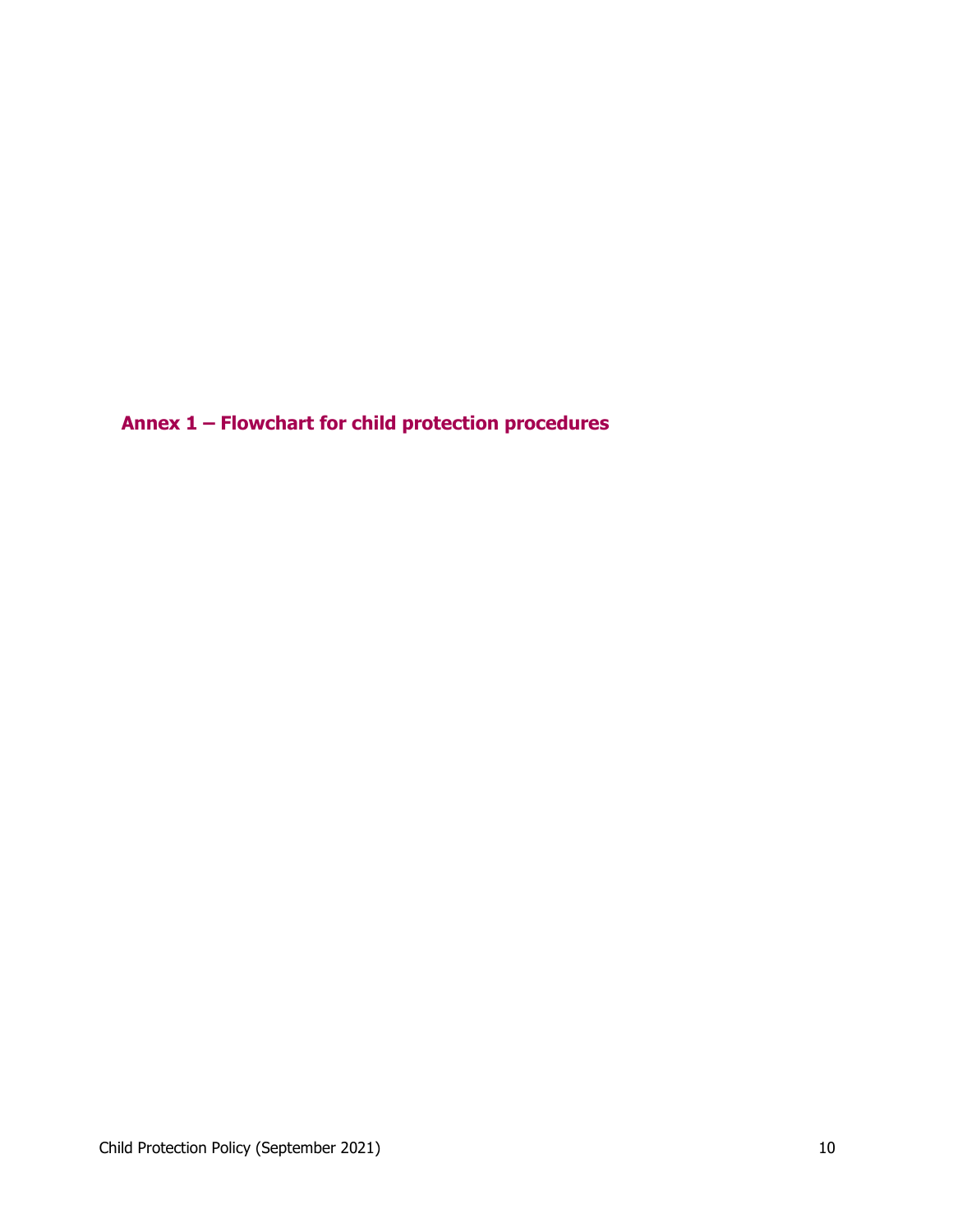



In the cases of known FGM, the teacher who was made aware will also make contact with the police.

# **Annex 2 - Example Recording form**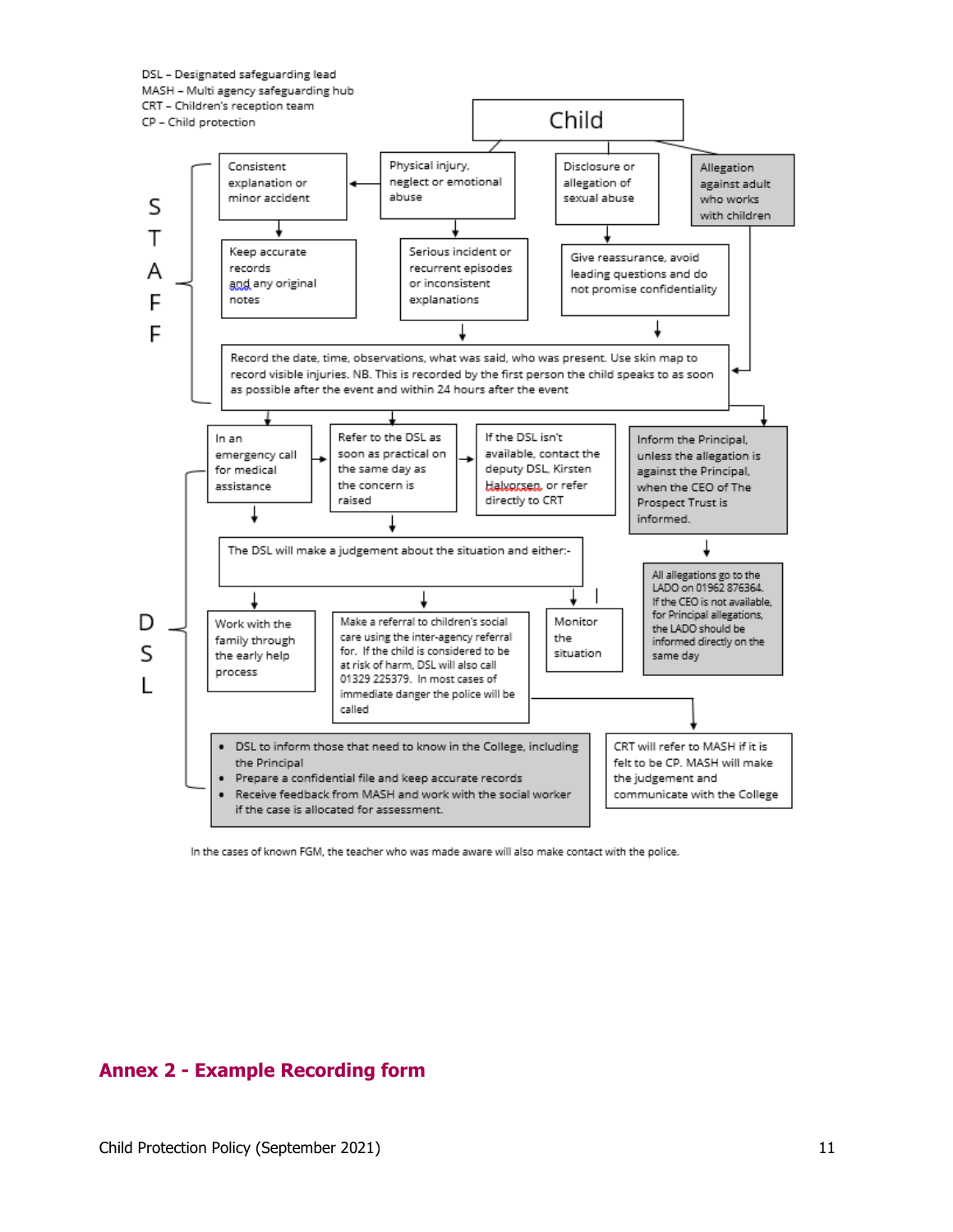| <b>Student's name:</b>                   |  |       |  |
|------------------------------------------|--|-------|--|
| Date and time                            |  | D.O.B |  |
| Name and role of person raising concern: |  |       |  |

| Details of concern (where? when? what? who? behaviours? Use student's words) |  |  |  |
|------------------------------------------------------------------------------|--|--|--|
|                                                                              |  |  |  |
|                                                                              |  |  |  |
|                                                                              |  |  |  |
|                                                                              |  |  |  |
|                                                                              |  |  |  |
|                                                                              |  |  |  |
|                                                                              |  |  |  |
|                                                                              |  |  |  |
|                                                                              |  |  |  |
|                                                                              |  |  |  |
|                                                                              |  |  |  |

Please continue overleaf

| <b>Actions taken</b> |                                |                     |                          |
|----------------------|--------------------------------|---------------------|--------------------------|
| <b>Date</b>          | <b>Person taking</b><br>action | <b>Action taken</b> | <b>Outcome of action</b> |
|                      |                                |                     |                          |
|                      |                                |                     |                          |
|                      |                                |                     |                          |
|                      |                                |                     |                          |
|                      |                                |                     |                          |
|                      |                                |                     |                          |

**Name: Designation:**

**Annex 3 – Skin map**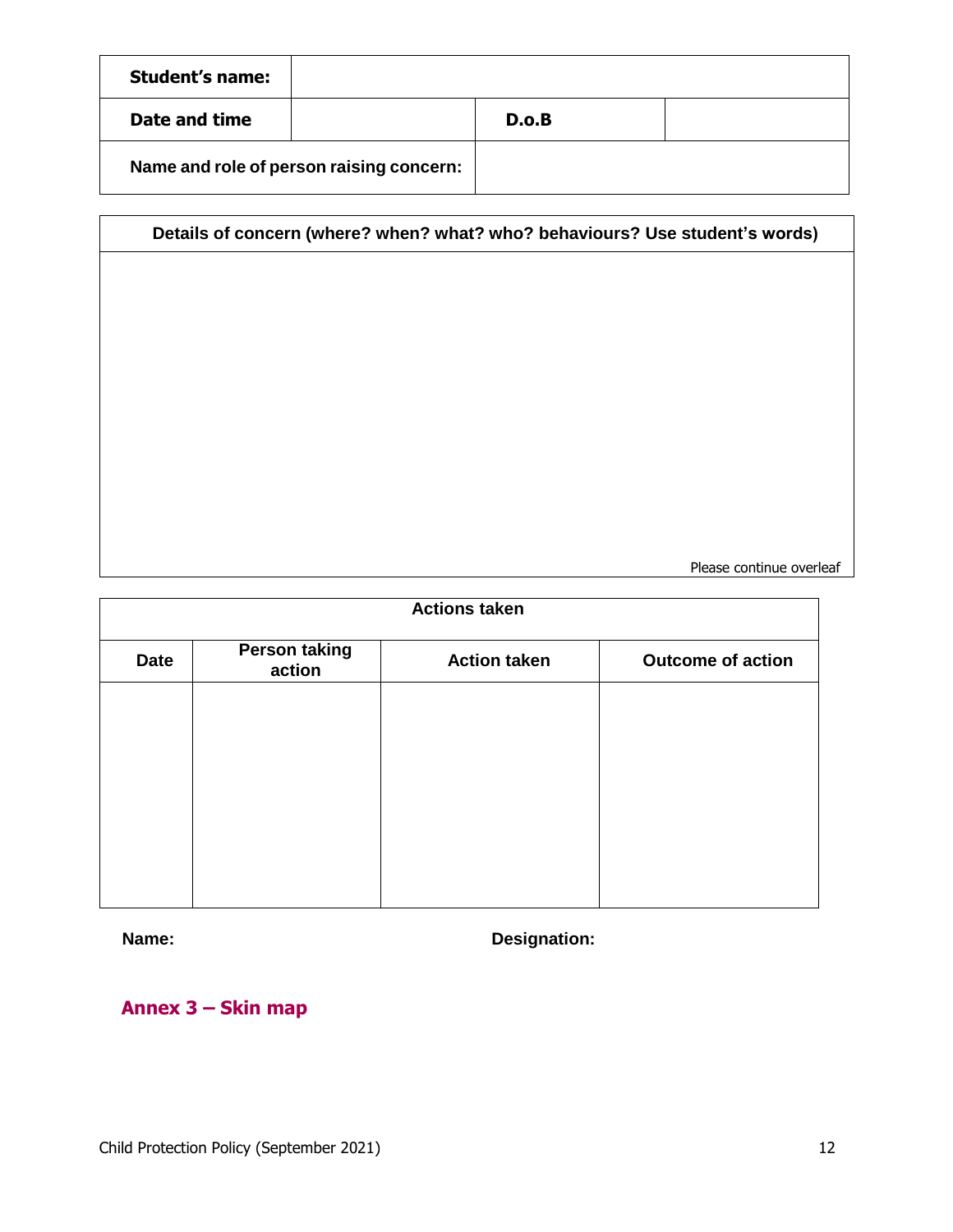| ີ້<br>llM<br>٥ | ไ⊮ง<br>₩<br>Ę<br>Ĕ |
|----------------|--------------------|
|                |                    |
|                |                    |
|                |                    |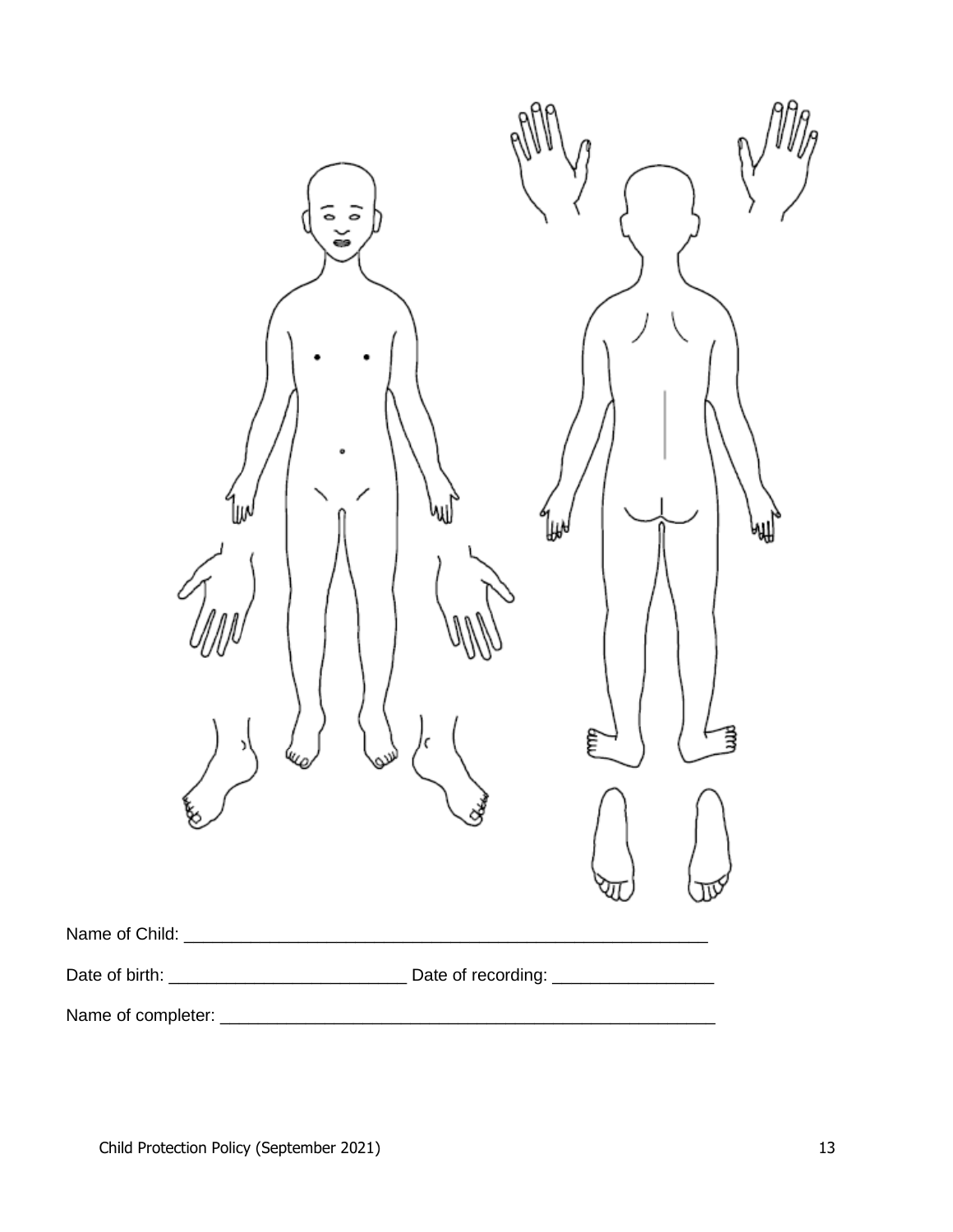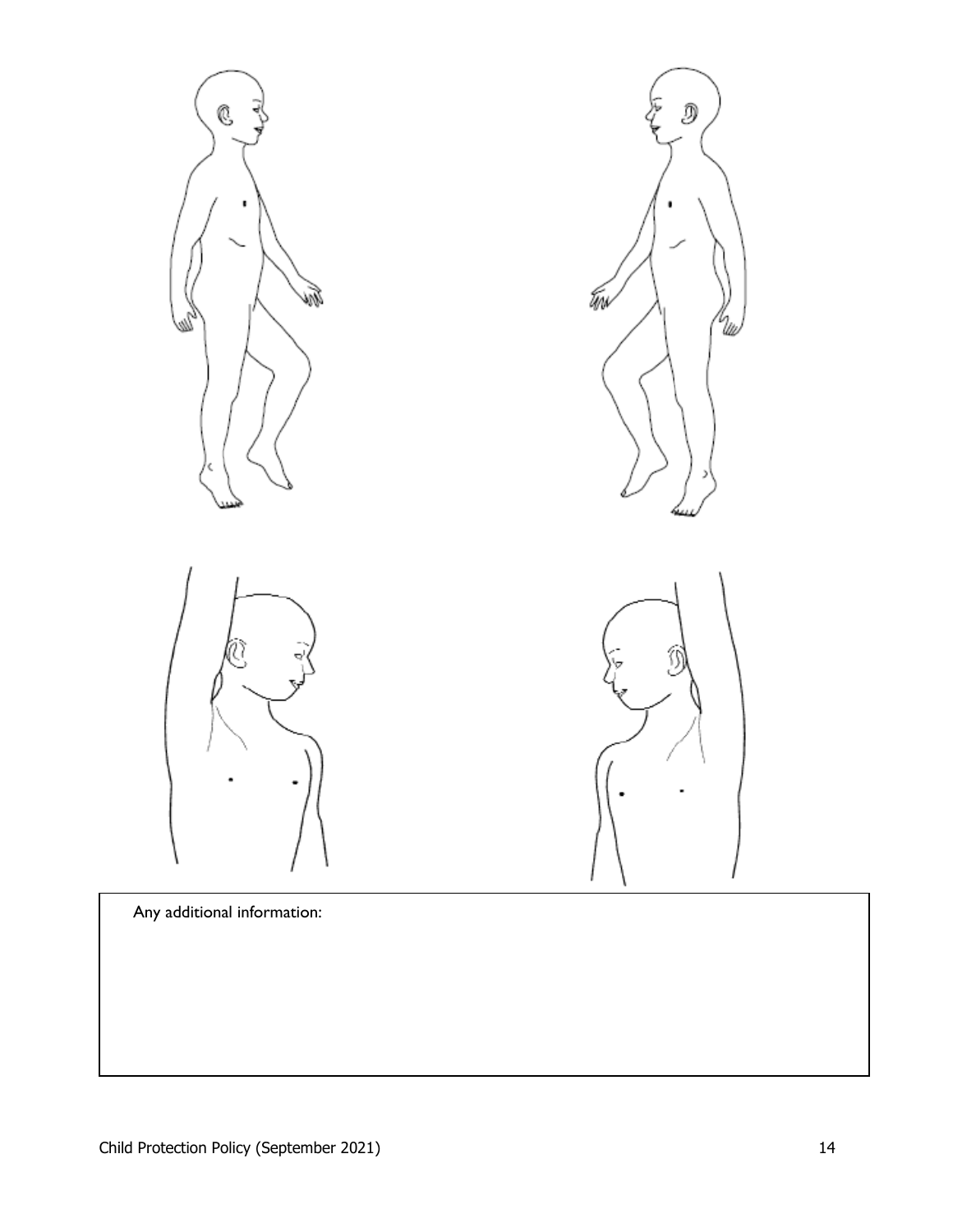# **Annex 4 – Dealing with disclosures**

## **All staff should:**

A member of staff who is approached by a student should maintain a positive attitude and try to reassure them. They should not promise complete confidentiality and should explain that they may need to pass information to other professionals to help keep the student or other students safe. The degree of confidentiality should always be governed by the need to protect the student.

Additional consideration needs to be given to students with communication difficulties and for those whose preferred language is not English. It is important to communicate with them in a way that is appropriate to their age, understanding and preferred communication method.

All staff should know who the DSL is and who to approach if the DSL is unavailable. Ultimately, all staff have the right to make a referral to the police or social care directly and should do this if, for whatever reason, there are difficulties following the agreed protocol, e.g. they are the only adult on the College premises at the time and have concerns about sending the student home.

# **Guiding principles, the seven R's**

#### **Receive**

- Listen to what is being said, without displaying shock or disbelief
- Accept what is said and take it seriously
- Make a note of what has been said as soon as practicable.

## **Reassure**

- Reassure the student, but only so far as is honest and reliable
- Don't make promises you may not be able to keep e.g. 'I'll stay with you' or 'everything will be alright now' or 'I'll keep this confidential'
- Do reassure e.g. you could say: 'I believe you', 'I am glad you came to me', 'I am sorry this has happened', 'we are going to do something together to get help'.

## **Respond**

- Respond to the student only as far as is necessary for you to establish whether or not you need to refer this matter, but do not interrogate for full details
- Do not ask 'leading' questions i.e. 'did he touch your private parts?' or 'did she hurt you?' Such questions may invalidate your evidence (and the student's) in any later prosecution in court
- Do not ask the student why something has happened
- Do not criticise the alleged perpetrator; the student may care about him/her, and reconciliation may be possible
- Do not ask the student to repeat it all for another member of staff. Explain what you have to do next and to whom you need to talk. Reassure the student that it will be a senior member of staff in confidence.

## **Report**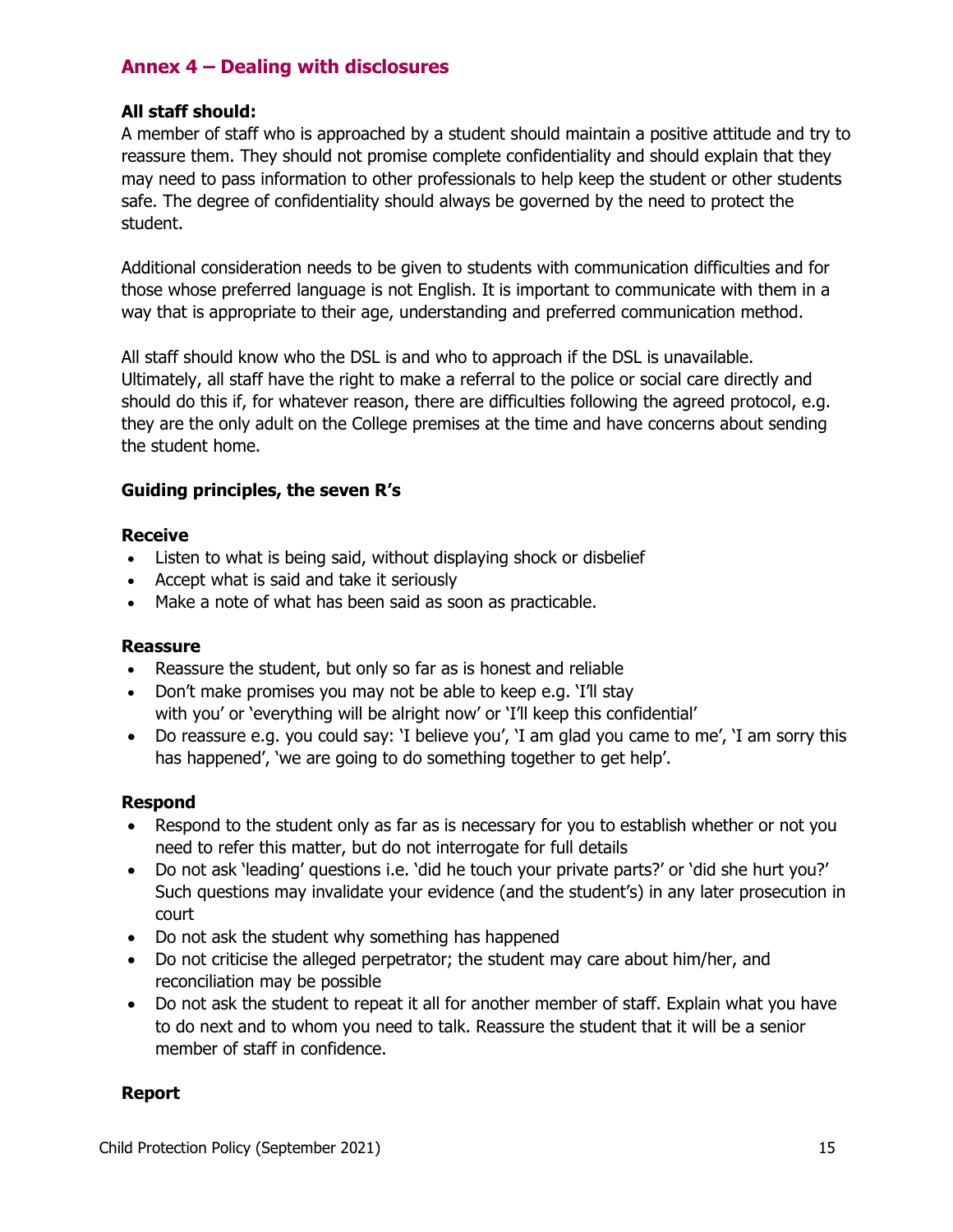- Share concerns with the DSL as soon as possible using the safeguarding@farnborough.ac.uk email
- If you are not able to contact your DSL or the Deputy, and the student is at risk of immediate harm, contact the children's services social care department directly.

# **Record**

- If possible, make some very brief notes at the time, and write them up as soon as possible
- Keep your original notes on file
- Record the date, time, place, persons present and noticeable nonverbal behaviour, and the words used by the student. If the student uses sexual 'pet' words, record the actual words used, rather than translating them into 'proper' words
- If necessary complete a body map to indicate the position of any noticeable bruising or marks
- Record facts and observable things, rather than your 'interpretations' or 'assumptions'.

# **Remember**

- Support the student: listen, reassure, and be available
- Complete confidentiality is essential. Share your knowledge only with appropriate professional colleagues
- Try to get some support for yourself if you need it.

# **Review (led by DSL)**

- Has the action taken provided good outcomes for the student?
- Did the procedure work?
- Were any deficiencies or weaknesses identified in the procedure? Have these been remedied?
- Is further training required?

## **What happens next?**

It is important that concerns are followed up and it is everyone's responsibility to ensure that they are. The member of staff should be informed by the DSL what has happened following the report being made. If they do not receive this information, they should be proactive in seeking it out.

If a staff member believes that their concerns have not been referred on or that the student remains at risk, they should initially ask the DSL to reconsider ensuring that the risks are understood. If this does not result in a satisfactory outcome, or the DSL rationale appears to miss the risk to the student, then the Whistleblowing procedures of the College should be followed. This can be found on The Prospect Trust website [here.](https://www.theprospecttrust.org.uk/page/?title=Policy&pid=32) If the DSL is unhappy with the response from Children Social Care, they should consider following the HSCP escalation protocol.

Receiving a disclosure can be upsetting for the member of staff and the College has a procedure for supporting them after the disclosure. This might include reassurance that they have followed procedure correctly and that their swift actions will enable the allegations to be handled appropriately. For some staff, use of an employee-based counselling service may be appropriate.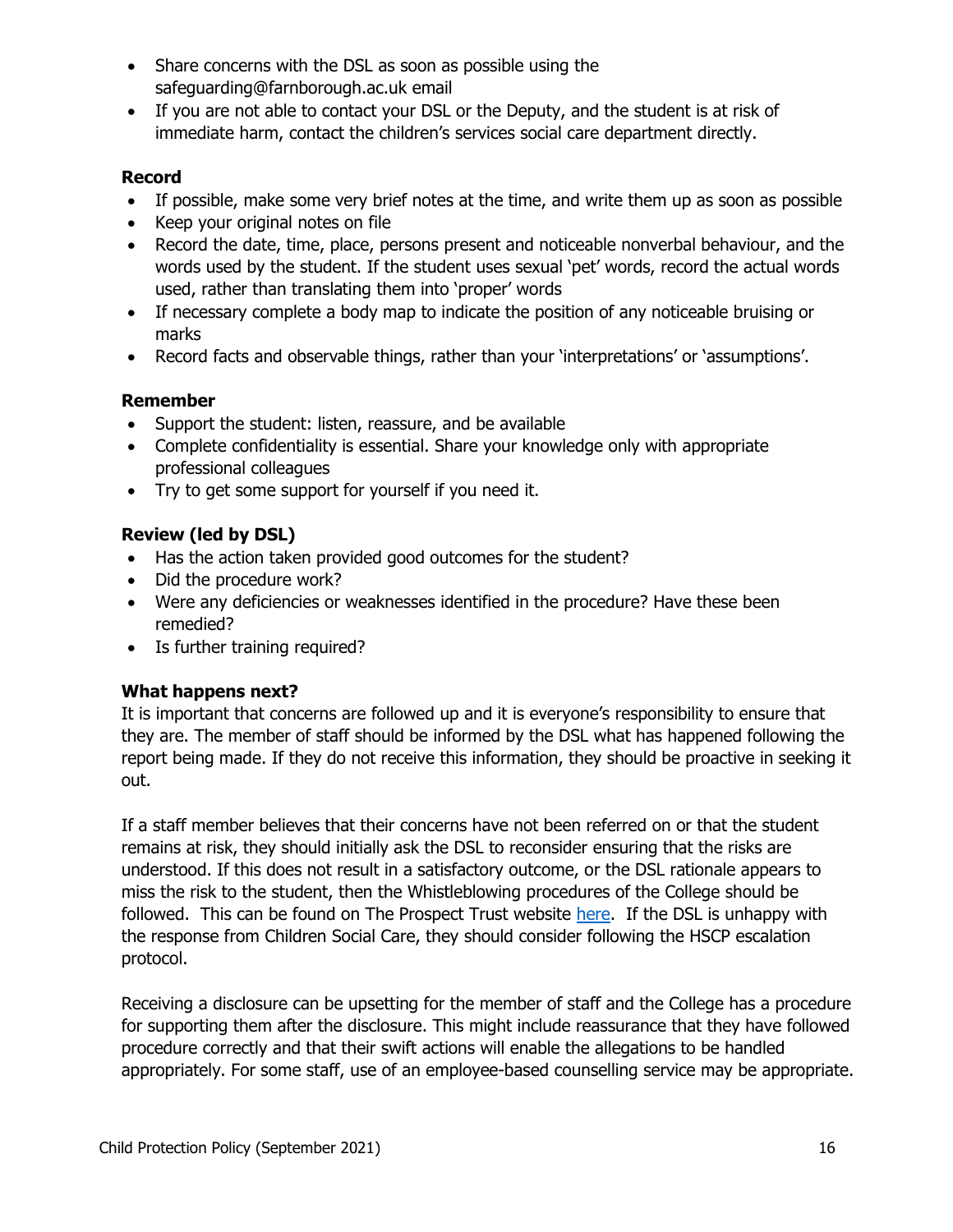# **Annex 5 - Allegations against adults who work with children**

Working Together to Safeguard Children (2018) states that organisations should have clear policies for dealing with allegations against people who work with children. Those policies should make a clear distinction between an allegation, a complaint or a concern about the quality of care or practice.

Serious allegations as defined by KCSiE should be reported to the LADO. Complaints or low level concerns can be managed independently by the College under the Code of Conduct.

Complaints could include: -

- Breaches of the Code of Conduct
- Any breach of data protection or confidentiality
- Poor behaviour management
- Inappropriate use of social media
- Misadministration of medication

Concerns could include: -

- Inappropriate use of language, shouting or swearing
- Discussing personal or sexual relationships with, or in the presence, of students
- Making (or encouraging others to make) unprofessional comments which scapegoat, demean or humiliate students, or might be interpreted as such.

Lower Level Concerns (LLCs) which do not reach the allegations harm threshold (or complaints criteria) should be dealt with under the staff Code of Conduct.

#### **Procedure for Allegations which meet the harm threshold**

This procedure should be used in all cases when it is alleged a member of staff, supply staff, volunteer, Governor, or another adult who works with children has either:

- **behaved in a way that has harmed a student, or may have harmed a child; or**
- **possibly committed a criminal offence against or related to a student; or**
- **behaved towards a student or students in a way that indicates he or she would pose a risk of harm to young people; or**
- **behaved or may have behaved in a way that indicates they may not be suitable to work with young people.**

When considering allegations of suitability, (the fourth criteria above) the LADOs would consider the following situations:

- Parents of children who are placed on a CIN plan or are receiving Early Help;
- Arrests for offences against adults;
- Presentation to other professionals around mental health, domestic abuse and/or substance misuse;
- Extreme political or religious viewpoints which could be considered Hate Crime;
- Concerns about behaviour in their private lives which may impact on children.

In any of these situations, the LADO criteria for intervention will be assessed against the likelihood and impact of transferable risk to children.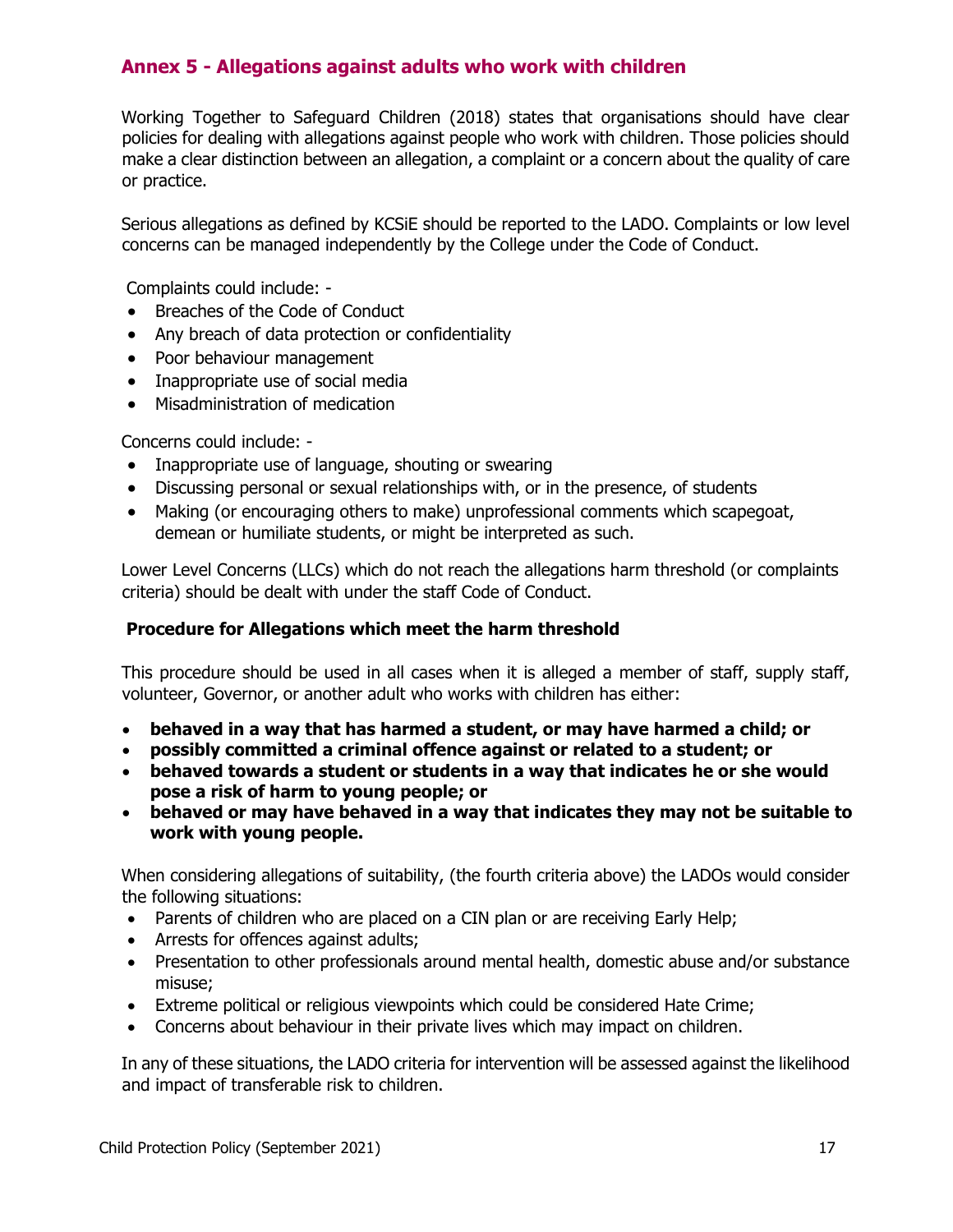In line with our referral process:

- Staff will report any concerns about the conduct of any member of staff, supply staff or volunteer to the Principal as soon as possible.
- If an allegation is made against the Principal, the concerns need to be raised with the CEO of The Prospect Trust Chair as soon as possible. If the CEO of The Prospect Trust is not available, then the LADO should be contacted directly.
- There may be situations when the Principal or CEO of The Prospect Trust will want to involve the police immediately, if the person is deemed to be an immediate risk to children or there is evidence of a possible criminal offence.
- Once an allegation has been received by the Principal or CEO of The Prospect Trust, they will contact the LADO on 01962 876364 or [child.protection@hants.gov.uk](mailto:child.protection@hants.gov.uk) as soon as possible and before carrying out any investigation into the allegation.
- Inform the parents of the allegation unless there is a good reason not to.

In liaison with the LADO, the College will determine how to proceed and if necessary, the LADO will refer the matter to Children's Social Care and/or the police.

When receiving information from outside agencies about College staff, the LADO will assess the potential for transferable risk, and make disclosure to the College where there is a likelihood of transferable risk to children and there is a pressing need.

If the matter is investigated internally, the LADO will advise the College to seek guidance from their personnel/HR provider in following procedures set out in chapter 4 of 'Keeping Children Safe in Education' (2021) and the HSCP procedures.

## **Supply Staff**

While supply staff are not employees of the College, it is still required that the College report the allegation to the LADO.

If the matter requires an internal investigation, this will be carried out by the College in liaison with a HR rep (acting as the employer) from the supply agency.

## **Lower Level Concerns (LLCs)**

The LLC policy is part of the whole College approach to safeguarding. The purpose of the policy is to encourage an open and transparent culture, which enables the College to identify concerning, problematic or inappropriate behaviour at an early stage. It should also empower staff to share LLCs with the DSL. LLCs will be managed independently by the College under internal procedures.

Examples of LLCs include, but is not limited to:-

- being over friendly with children;
- having favourites;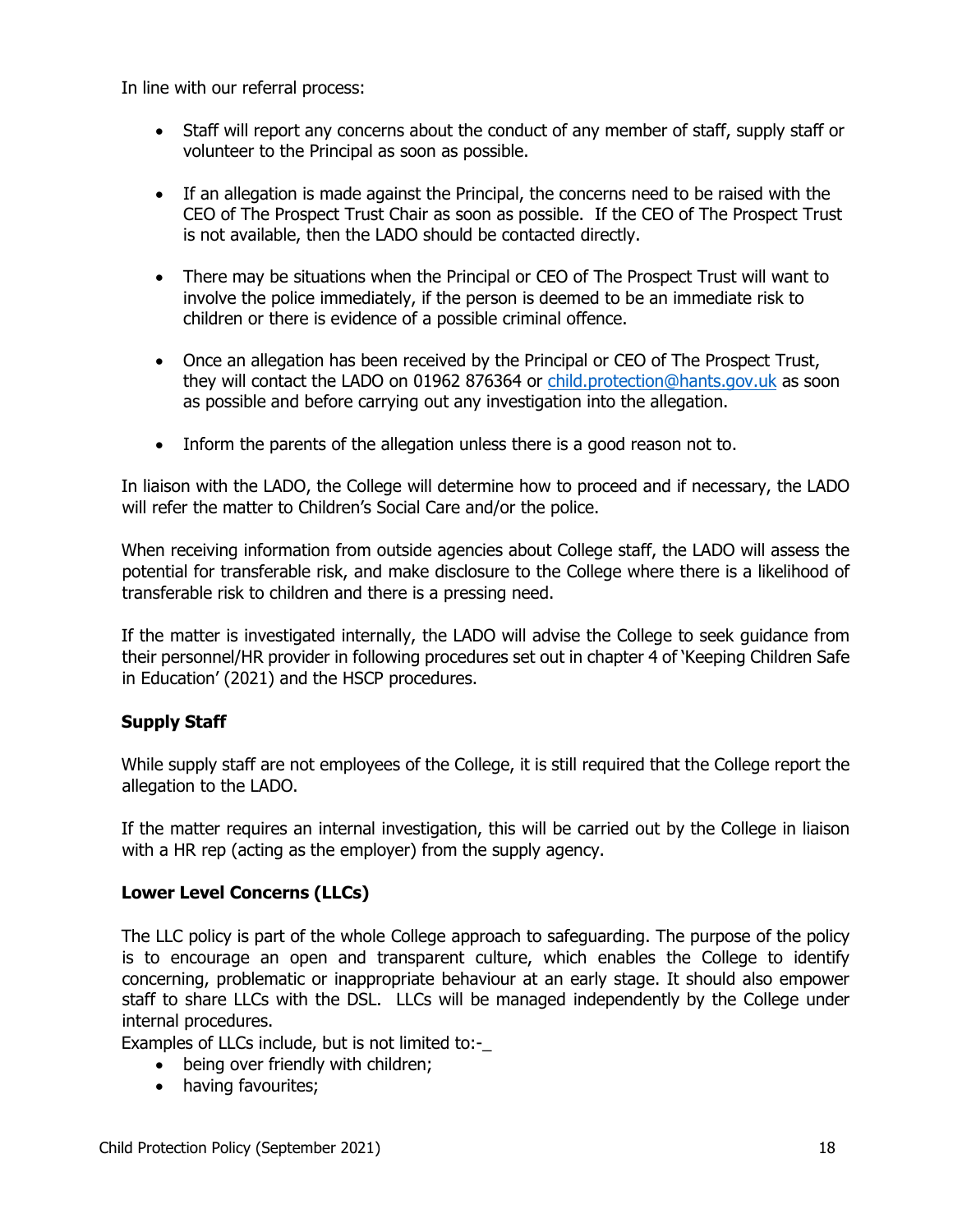- taking photographs of children on their mobile phone;
- engaging with a child on a one-to-one basis in a secluded area or behind a closed door; or,
- using inappropriate sexualised, intimidating or offensive language.

The LLC policy will:-

- Ensure that staff are clear about what constitutes appropriate behaviour, and are confident in distinguishing expected and appropriate behaviour from concerning, problematic or inappropriate behaviour, in themselves and others;
- Empower staff to share any low-level safeguarding concerns with the DSL
- Address unprofessional behaviour and support the individual to correct this at an early stage.
- Provide a responsive, sensitive and proportionate handling of such concerns when they are raised.
- Help identify any weakness in the Colleges safeguarding system.

In line with the LLC policy:-

- All LLCs will be shared responsibly with the DSL, recorded in writing and dealt with in an appropriate and timely manner.
- All LLCs will be reviewed, so that potential patterns of concerning, problematic or inappropriate behaviour can be identified.
- If LLCs are found to be escalating and are reaching the harm threshold, a referral will be made to the LADO.

#### **If there is any doubt about the level at which behaviour needs to be addressed, LADO advice will be taken.**

# **Annex 6 - Sexual violence and sexual harassment between children in Colleges and colleges**

#### **Peer on Peer Abuse**

#### **Context**

This policy is about how staff should respond to all reports and concerns of child-on-child sexual violence and sexual harassment, including those that have happened outside of College premises, and or online. All staff are advised to maintain an attitude of "It could happen here"

Colleges not recognising, acknowledging or understanding the scale of harassment and abuse, and /or downplaying some behaviours relating to abuse can lead to a culture of unacceptable behaviour, an unsafe environment and in a worst case scenario a culture that normalises abuse leading to children accepting it as normal and not coming forward to report it.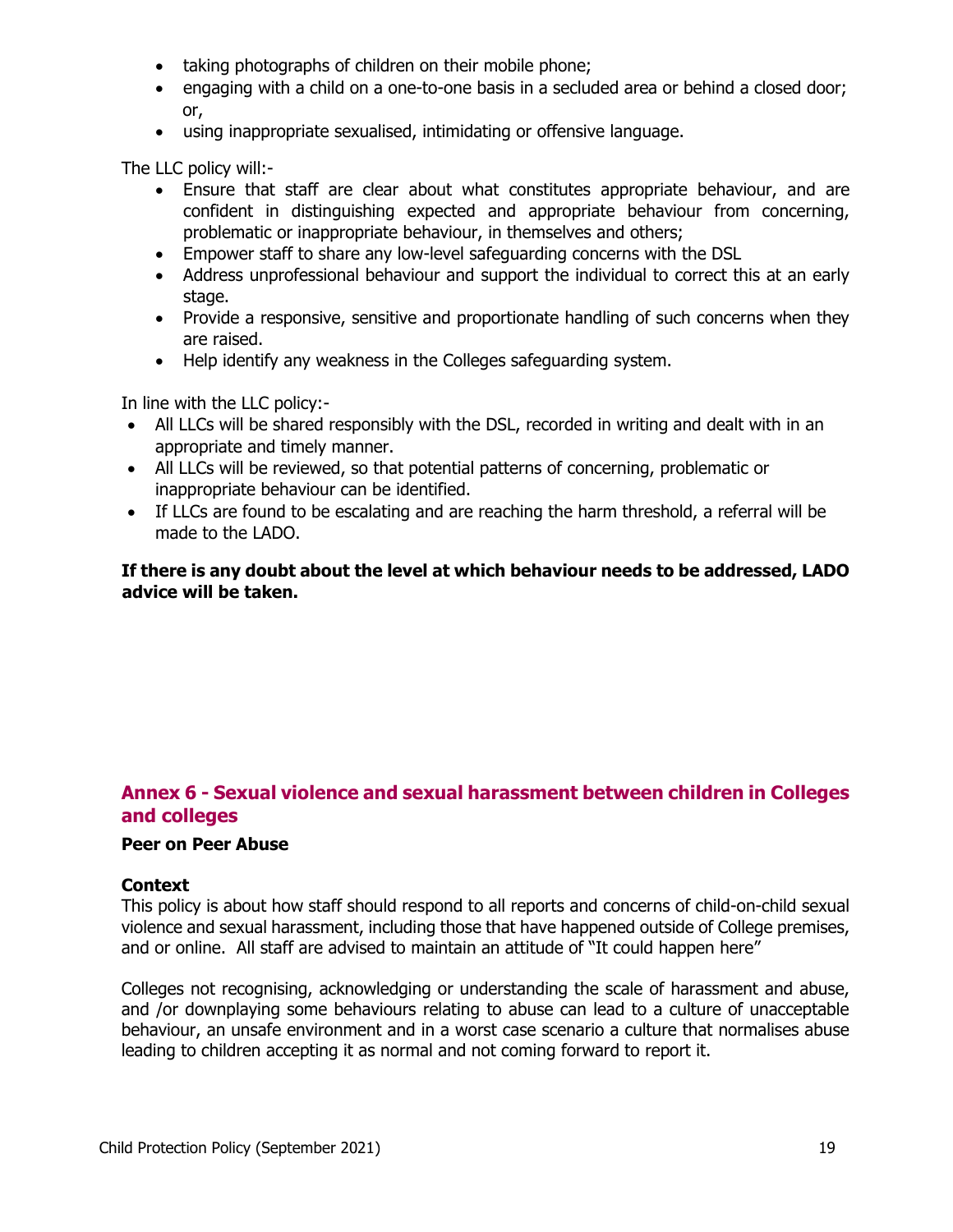Sexual violence and sexual harassment can occur between two children of any age and sex. It can also occur through a group of children sexually assaulting or sexually harassing a single child or group of children.

Students who are victims of sexual violence and sexual harassment will likely find the experience stressful and distressing. This can adversely affect their educational attainment as well as their emotional well-being. Sexual violence and sexual harassment exist on a continuum and may overlap; they can occur online and offline (both physically and verbally) and are never acceptable. It is important that all victims are taken seriously and offered appropriate support. It is also important to recognise that some perpetrators may themselves also be victims.

Reports of sexual violence and sexual harassment are extremely complex to manage. It is essential that victims are protected, offered appropriate support and every effort is made to ensure their education is not disrupted. It is also important that other students and college staff are supported and protected as appropriate.

#### **Policy**

We believe that all students have a right to attend College and learn in a safe environment. They should be free from harm by adults and other students in the College.

We recognise that students are capable of abusing their peers and this will be dealt with under our child protection policy and in line with KCSiE (2021).

This policy is underpinned by the principle that there is a zero-tolerance approach to sexual violence and sexual harassment. We are clear that sexual violence and sexual harassment is not acceptable, will never be tolerated and is not an inevitable part of growing up.

We will minimise the risk of peer on peer abuse by:

## **Prevention:**

- Taking a whole College approach to safeguarding and child protection
- Providing training to staff
- Providing a clear set of values and standards, underpinned by the College's behaviour policy and pastoral support system, and by a planned programme of evidence-based content delivered through the curriculum
- Engaging with specialist support and interventions.

## **Responding to reports of sexual violence and sexual harassment:**

- Students making a report of sexual violence or sexual harassment will be taken seriously, kept safe and be well supported.
- Understanding that our initial response to a report from a student is incredibly important and can encourage or undermine the confidence of victims of sexual violence and harassment to report or to come forward in the future.
- If the report includes an online element, staff will be mindful of the Searching, Screening and Confiscation: advice for Colleges (DfE 2018) guidance.
- Staff taking the report will inform the DSL or their Deputy as soon as practicably possible but at least within 24 hours.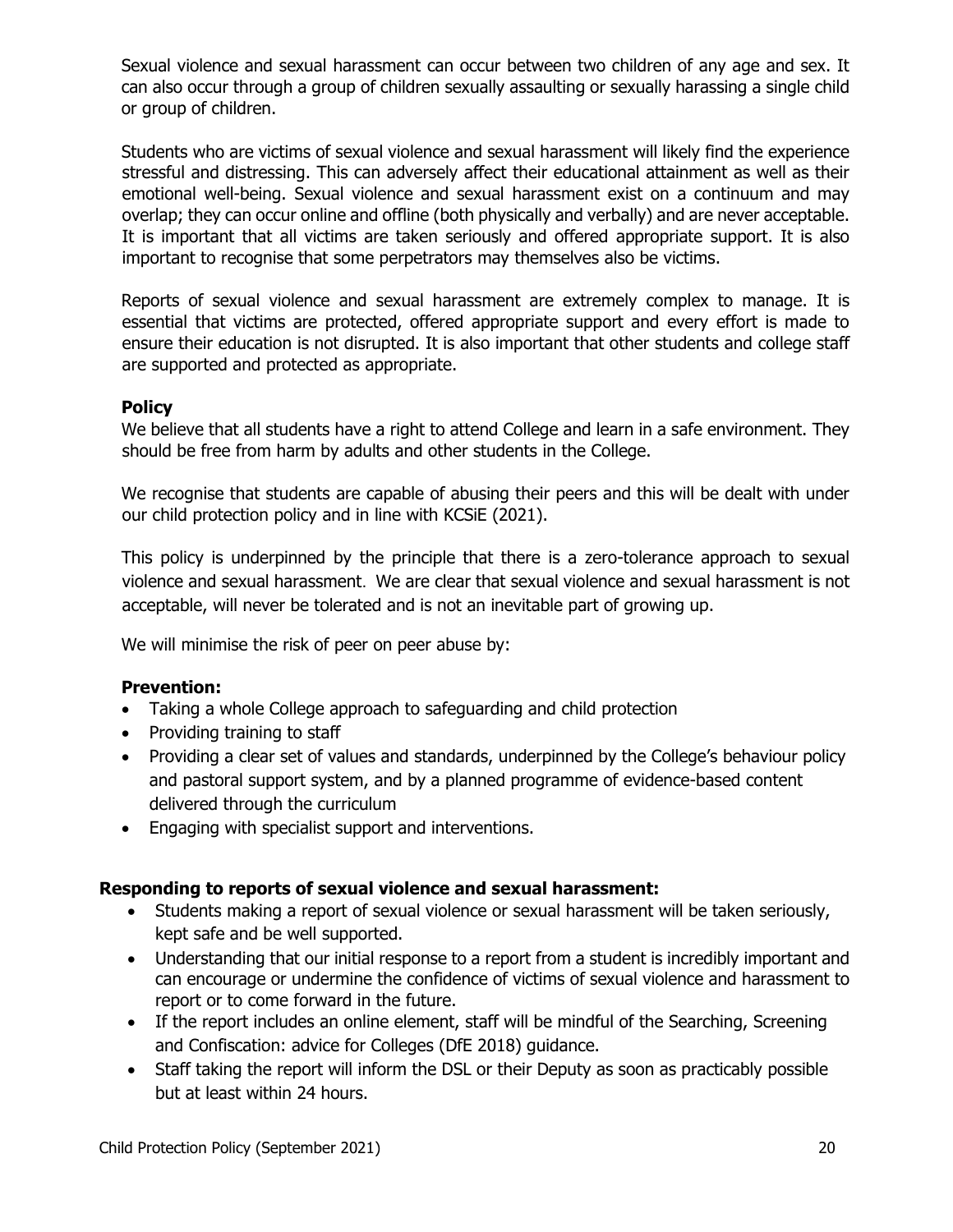- Staff taking a report will never promise confidentiality.
- Parents or carers will normally be informed (unless this would put the child at greater risk).
- If a child is at risk of harm, is in immediate danger, or has been harmed, a referral will be made to Children's Social Care (01329 225379).

# **Risk Assessment:**

Following a report, the DSL will make an immediate risk and needs assessment on a case-by-case basis.

The Risk assessment will consider:

- The victim, especially their protection and support.
- The alleged perpetrator, their support needs and any discipline action.
- All other students at the College.
- The victim and the alleged perpetrator sharing classes and space at College.

The risk assessment will be recorded and kept under review.

Where there has been other professional intervention and/or other specialist risk assessments, these professional assessments will be used to inform the college's approach to supporting and protecting pupils.

# **Action: The DSL will consider: -**

- The wishes of the victim.
- The nature of the incident including whether a crime has been committed and the harm caused.
- Ages of the students involved
- Developmental stages for the students
- Any power imbalance between the students
- Any previous incidents
- On-going risks
- Other related issues or wider context.

## **Options: The DSL will manage the report with the following options: -**

- Manage internally
- Refer to Early Help
- Refer to Children's Social Care
- Report to the police (generally in parallel with a referral to Social Care)

## **Ongoing Response:**

- All concerns, discussions and decisions made, and the reasons for those decisions, should be recorded in writing. Records should be reviewed so that potential patterns of concerning, problematic or inappropriate behaviour can be identified and addressed.
- The DSL will manage each report on a case by case basis and will keep the risk assessment under review.
- Where there is a criminal investigation into a rape, assault by penetration or sexual assault, the alleged perpetrator should be removed from any classes they share with the victim during that investigation.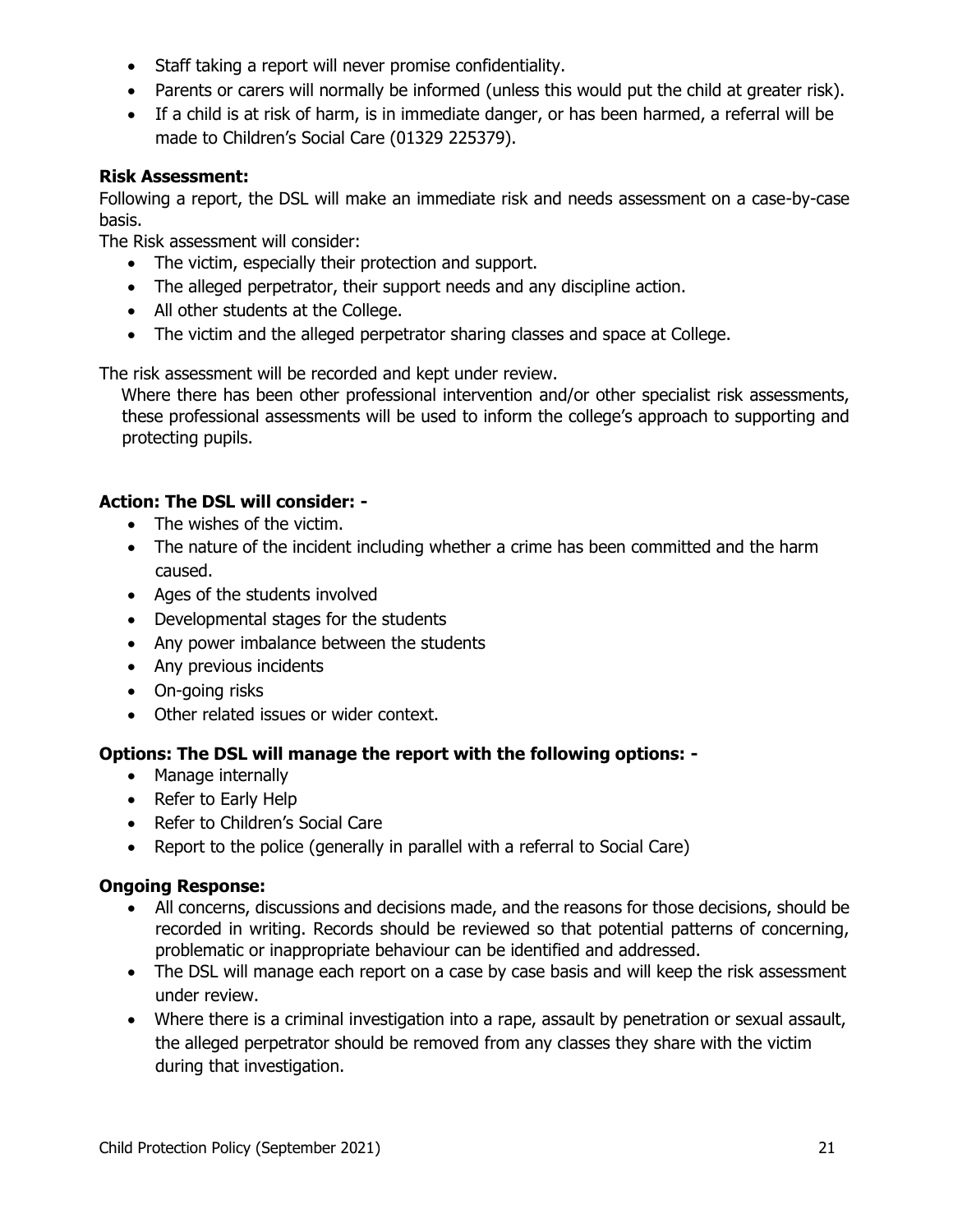- The DSL will consider how best to keep the victim and perpetrator a reasonable distance apart on College premises and on transport where appropriate.
- Where a criminal investigation into a rape or assault by penetration leads to a conviction or caution, the Collage will take suitable action. In all but the most exceptional of circumstances, the rape or assault is likely to constitute a serious breach of discipline and lead to the view that allowing the perpetrator to remain in the same college would seriously harm the education or welfare of the victim (and potentially other pupils or students).
- Where a criminal investigation into sexual assault leads to a conviction or caution, the College will, if it has not already, consider any suitable sanctions in light of their behaviour policy, including consideration of permanent exclusion. Where the perpetrator is going to remain at the College, the principle of keeping the victim and perpetrator in separate classes where possible would be maintained and continued consideration would be given to the most appropriate way to manage potential contact on College premises and transport. The nature of the conviction or caution and wishes of the victim will be especially important in determining how to proceed in such cases.
- The victim, alleged perpetrator and other witnesses will receive appropriate support and safeguards on a case-by-case basis.
- When ongoing support is required by the victim, the victim should be asked whether they would find it helpful to have a designated trusted adult to talk about their needs. The choice of any such adult should be made by the victims (as far as reasonably possible) and this choice should be supported.
- The College will take any disciplinary action against the alleged perpetrator in line with behaviour and discipline policies.
- The College recognises that taking disciplinary action and providing appropriate support are not mutually exclusive actions and will occur at the same time if necessary.

# **Unsubstantiated, unfounded, false, or malicious reports**

- If a report is determined to be unsubstantiated, unfounded, false or malicious, the designated safeguarding lead should consider whether the student and/or the person who has made the allegation is in need of help or may have been abused by someone else and whether this is a cry for help. In such circumstances, a referral to children's social care may be appropriate.
- If a report is shown to be deliberately invented or malicious, the college, should consider whether any disciplinary action is appropriate against the individual who made it as per their own behaviour policy.

## **Physical Abuse**

While a clear focus of peer on peer abuse is linked to sexual abuse and harassment, physical assaults and initiation violence and rituals from pupils to pupils can also be abusive.

These are equally not tolerated and, if it is believed that a crime has been committed, will be reported to the police.

The principles from the anti-bullying policy will be applied in these cases, with recognition that any police investigation will need to take priority.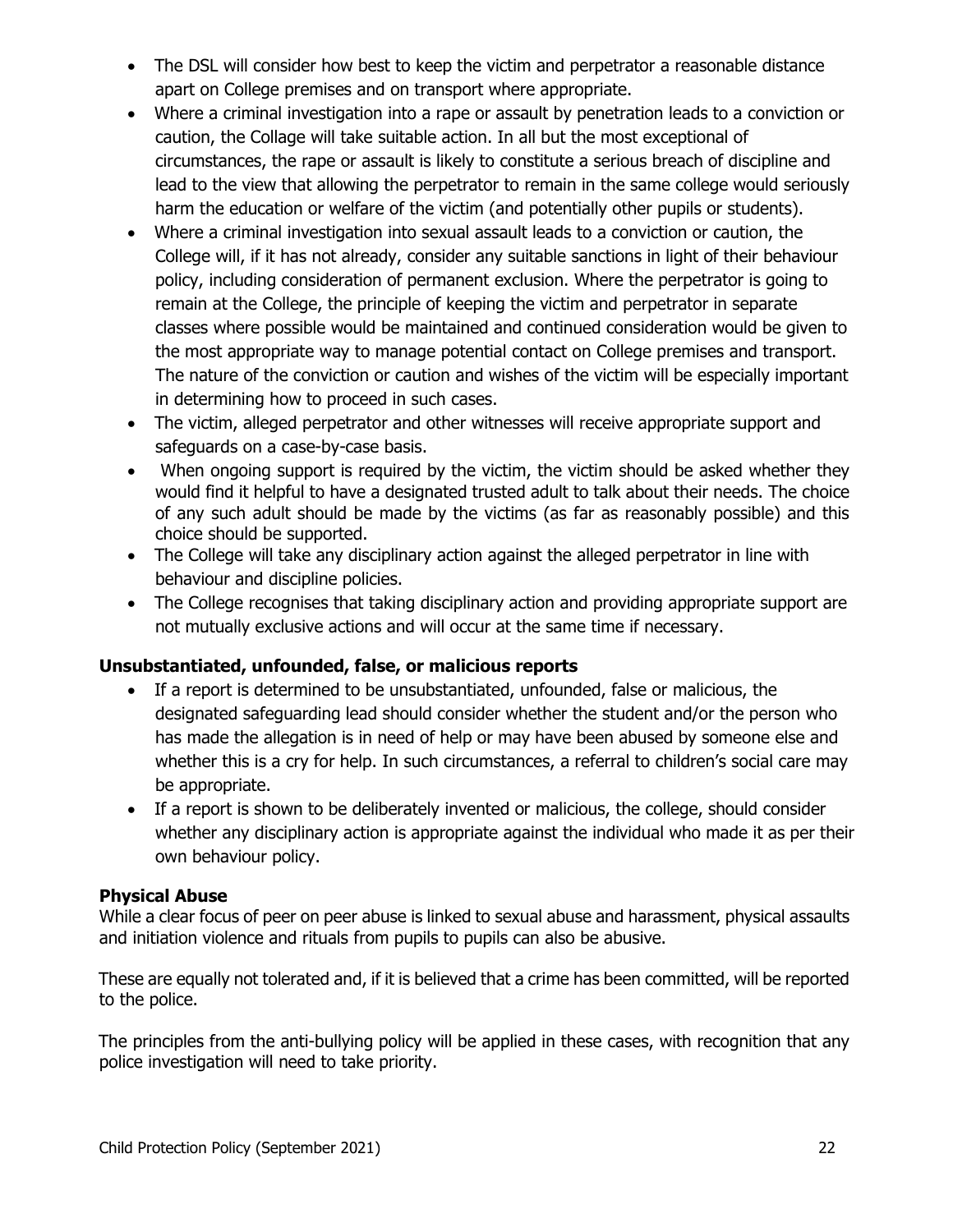References: – KCSiE (DfE 2021) Sexual Violence and Sexual Harassment between Children in Schools and Colleges (DfE 2021)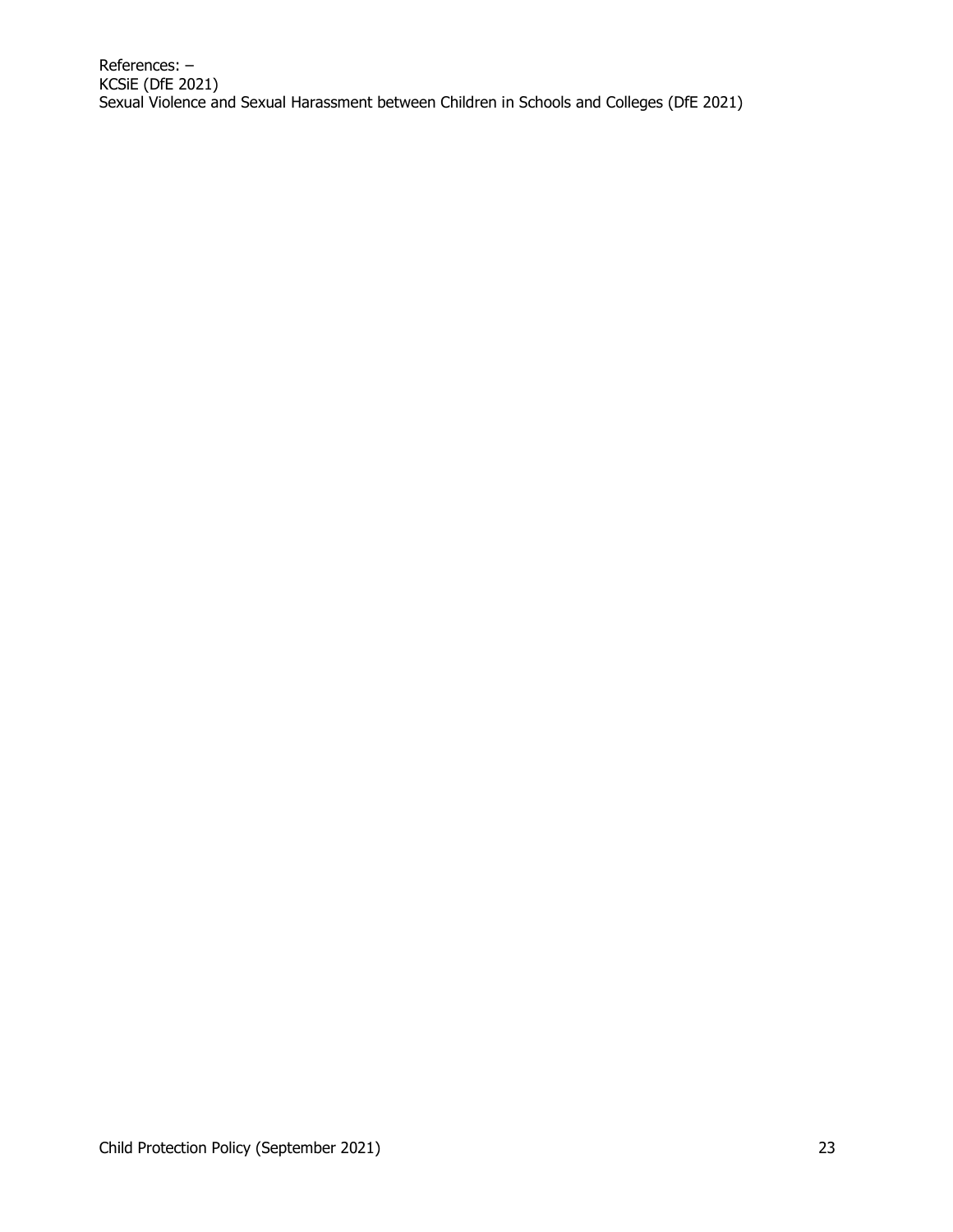# **Annex 7 – Sexual Violence and Sexual Harassment between Children Risk and Needs Assessment Template**

(This template is offered as a framework and should be seen as a starting point for development to fit the College's individual context. Each reported incident should be managed on a case by case basis.)

## **Example Assessment**

L

| <b>Presenting behaviours</b>                                                                                                                                                        | What are the risks?<br>Who might be harmed & how?                                                                                           | <b>Action</b>                                                                                                                                                                                                                  | <b>Action by</b><br>Who?                           | <b>Action</b><br>by<br>when? | status<br><b>Date</b><br><b>Action</b><br><b>or</b><br><b>Completed</b><br>&<br><b>Outcome</b><br>including further actions                                                     |
|-------------------------------------------------------------------------------------------------------------------------------------------------------------------------------------|---------------------------------------------------------------------------------------------------------------------------------------------|--------------------------------------------------------------------------------------------------------------------------------------------------------------------------------------------------------------------------------|----------------------------------------------------|------------------------------|---------------------------------------------------------------------------------------------------------------------------------------------------------------------------------|
| <b>Behaviour:</b><br>Forcing other children to engage<br>in sexual activity.<br>Subject is a male child. A female<br>child has been taken into the                                  | All pupils in the class may be forced or<br>coerced into sexual activity. Early<br>indication is that female pupils may be<br>more at risk. | Key members of staff with supervisory<br>responsibility have been briefed by the<br>DSL and will increase monitoring at break<br>times.<br>Subject will be escorted to the toilet.                                             | <b>DSL</b><br>Staff, AB,<br>CD & EF<br><b>ELSA</b> | From<br>Immediate<br>effect  | 01/02/2020. Increased monitoring<br>& toilet supervision in place                                                                                                               |
| boys' toilets. Subject has<br>exposed himself, grabbed the<br>girl by the wrist and forced her<br>to touch his genitals.<br>Subject is under the age of<br>criminal responsibility. | Other children within the community                                                                                                         | Subject's parents Informed re: Incident &<br>behaviour and the risk plan put in place.<br>Made aware of referral to CSD.<br>Agreement for<br>Referral to CAMHS<br>Increased monitoring & toilet. supervisor<br>Keep safe work. | <b>DSL</b>                                         | 01/02/20                     | 01/02/20<br>Contract of agreement has been<br>signed by the parents to include<br>monitoring,<br>toilet<br>increase<br>supervision and keep safe work.                          |
| Subject has no known CP history<br>There have been no previous<br>concerns about the Subject.                                                                                       |                                                                                                                                             | Referral to Children's social care                                                                                                                                                                                             | <b>DSL</b>                                         | 01/02/20                     | 01/02/20<br>Children & Family Assessment to be<br>completed by CAST                                                                                                             |
|                                                                                                                                                                                     |                                                                                                                                             | Victims parents informed, and child's<br>views gained.<br>Child offered keep safe work.                                                                                                                                        | <b>DSL</b>                                         | 01/02/20                     | Parents are satisfied with the<br>College's actions & safeguarding<br>measures so far. Child & family<br>want child to remain in the same<br>class.<br>Keep safe work accepted. |
|                                                                                                                                                                                     |                                                                                                                                             | Referral to CAMHS                                                                                                                                                                                                              | <b>DSL</b>                                         | 02/02/20                     | Referral made. ACTION - follow up<br>with CAMHS as to the status of<br>referral after 10 working days if not<br>heard before                                                    |
|                                                                                                                                                                                     |                                                                                                                                             | Safeguarding measures to be reviewed.                                                                                                                                                                                          | DSL & Key<br><b>Staff</b><br>members               | 09/02/20                     | No additional concerns raised.<br>ACTION - Review plan again in one<br>weeks' time                                                                                              |
|                                                                                                                                                                                     |                                                                                                                                             | Keep safe work to be completed.<br>Combination of whole class and targeted<br>work to be carried out                                                                                                                           | <b>ELSA</b>                                        | 23/02/2020                   | <b>OUTSTANDING</b><br>Work planned and due to be<br>delivered w/c 16/02                                                                                                         |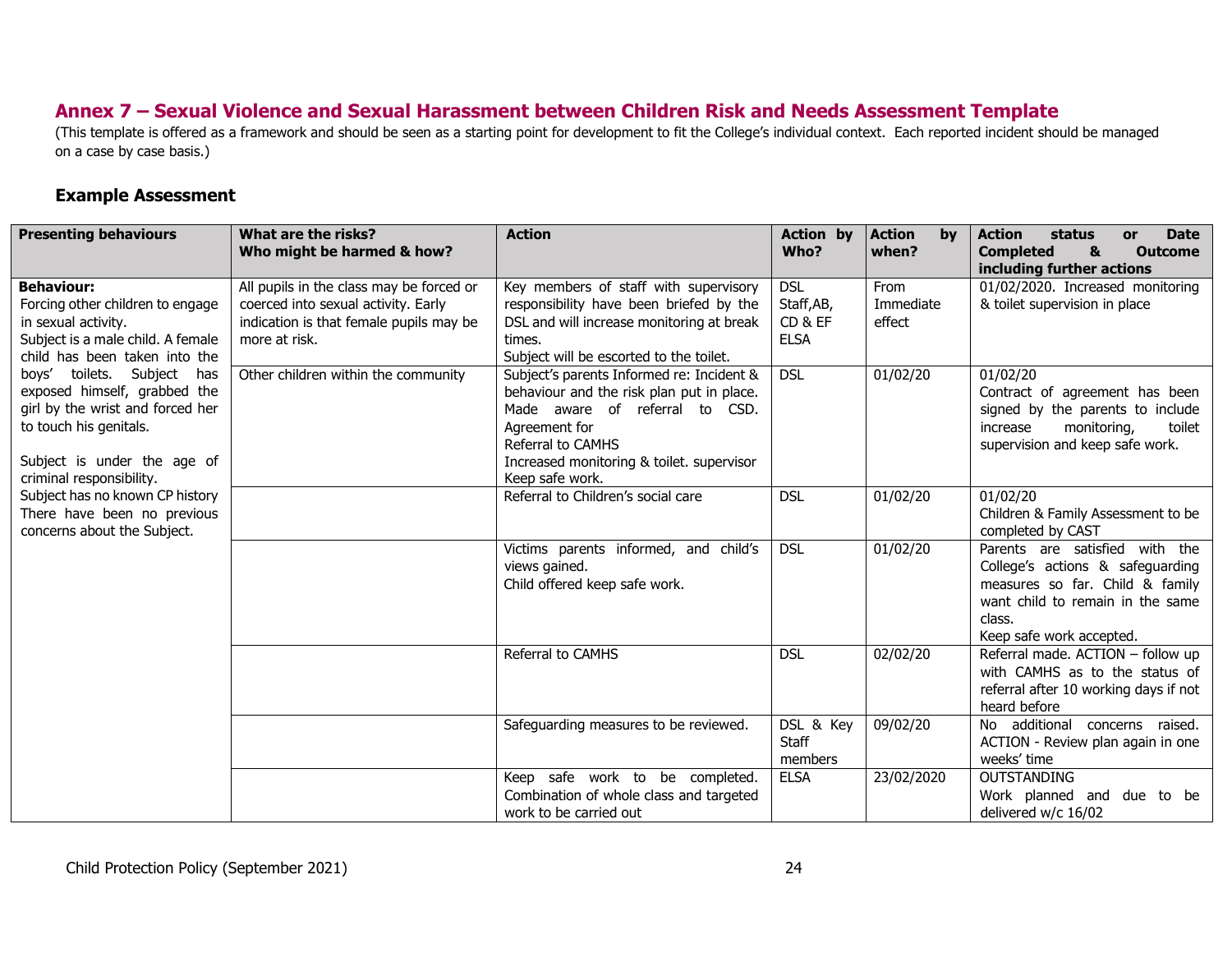| <b>Community Impact Assessment</b><br>LOW The parents of the Subject and the<br>victim are satisfied that the College is<br>taking all necessary safeguarding<br>measures to manage the risk. There are<br>indications at this stage for<br>no<br>community unrest. This will be kept<br>under review. | DSL and SLT to be aware of any<br>community noises about the incidents.     | <b>DSL</b><br>and<br><b>SLT</b> | 05/04/2020 |  |
|--------------------------------------------------------------------------------------------------------------------------------------------------------------------------------------------------------------------------------------------------------------------------------------------------------|-----------------------------------------------------------------------------|---------------------------------|------------|--|
| Media<br>Media and communication team to be<br>informed if community<br>impact<br>assessment risk increases                                                                                                                                                                                            | SLT to contact HCC communication team<br>if required. Monitor during term   | <b>SLT</b>                      | 05/04/2020 |  |
| Information Sharing.<br>All information sharing has been<br>completed in line with the College's CP<br>and GDPR policies.                                                                                                                                                                              | Relevant information to be recorded on<br>each child's CP file as required. |                                 |            |  |
| Social Media<br>There are no currents risks from<br>community use of social media.<br>This will be kept under review.                                                                                                                                                                                  | Monitoring of social media during the<br>term                               | Key staff                       | 05/04/2020 |  |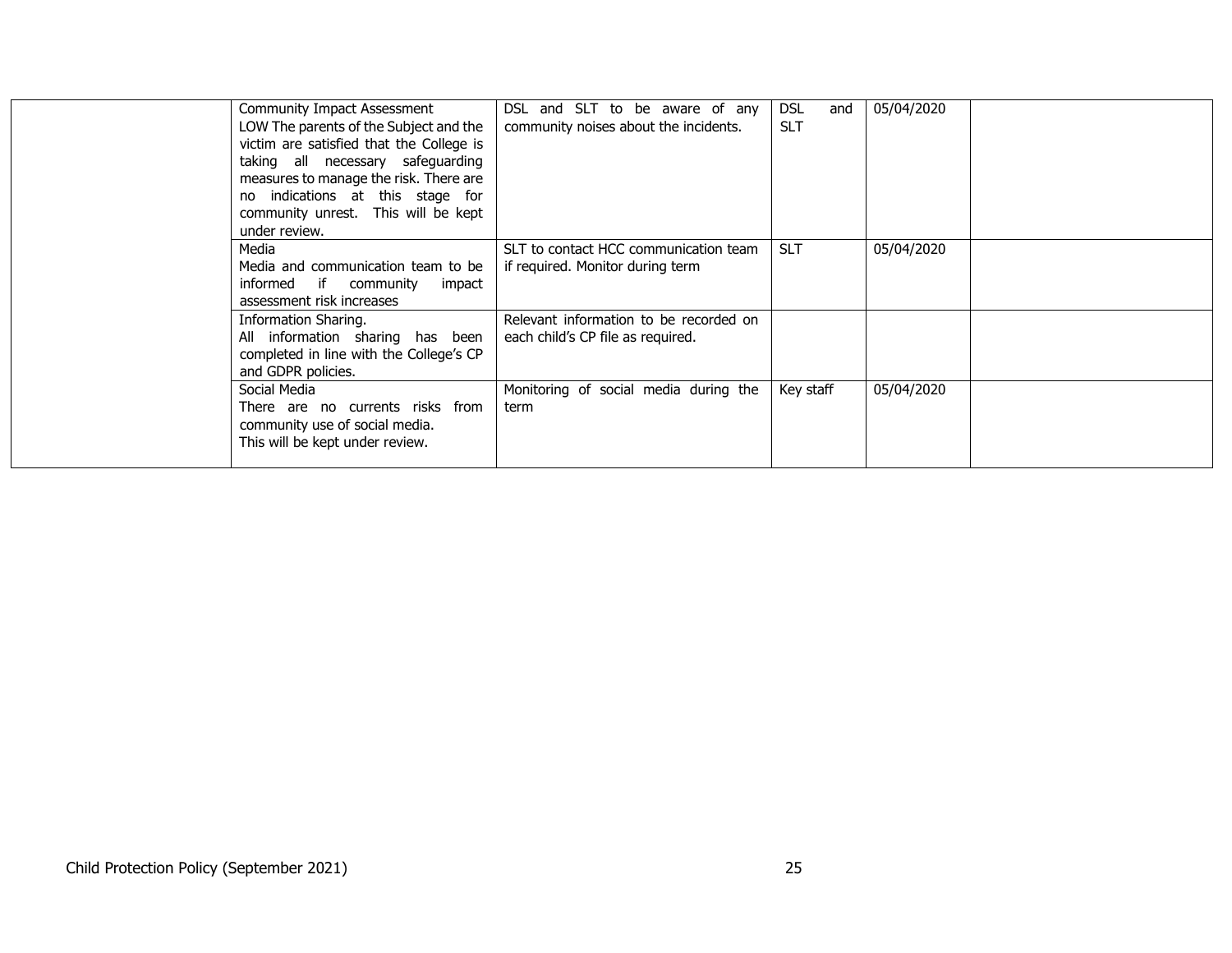# **Annex 8 – Online Safety**

As a College it is essential that we safeguard students from potentially harmful and inappropriate online material.

A comprehensive approach to online safety empowers staff to protect and educate students and colleagues in their use of technology and establishes the following mechanisms to identify, intervene in, and escalate any concerns where appropriate.

- Smoothewall is site blocking software, based on key words, which is monitored by a human eye. We use Smoothewall on any computer connected to our internet.
- College devices are also monitored beyond our direct internet connection via a chrome attachment.
- Matt McCully is the DSL with IT specialism and is notified daily regarding use of key words or websites which Smoothewall has identified as high risk. This is then further filtered and investigated according to topic area or content.
- Concerns are recorded and flagged to the DSL and safeguarding procedures are instigated as necessary.

The breadth of issues classified within online safety is considerable, but can be categorised into four areas of risk:

• **content** - being exposed to illegal, inappropriate or harmful content, for example: pornography, fake news, racism, misogyny, self-harm, suicide, anti-Semitism, radicalisation and extremism.

• **contact** - being subjected to harmful online interaction with other users; for example: peer to peer pressure, commercial advertising and adults posing as children or young adults with the intention to groom or exploit them for sexual, criminal, financial or other purposes'.

• **conduct** - personal online behaviour that increases the likelihood of, or causes, harm; for example, making, sending and receiving explicit images (e.g. consensual and non-consensual sharing of nudes and semi-nudes and/or pornography, sharing other explicit images and online bullying; and

• **commerce** - risks such as online gambling, inappropriate advertising, phishing and or financial scams. If we feel pupils, students or staff are at risk, we will report it to the Anti-Phishing Working Group [\(https://apwg.org/\)](https://apwg.org/).

We ensure that online safety is a running and interrelated theme when devising and implementing policies and procedures.

We will consider how online safety is reflected as required in all relevant policies and embedded across all areas of the curriculum, included in teacher training and within the role and responsibilities of the designated safeguarding lead as well as discussions with parents.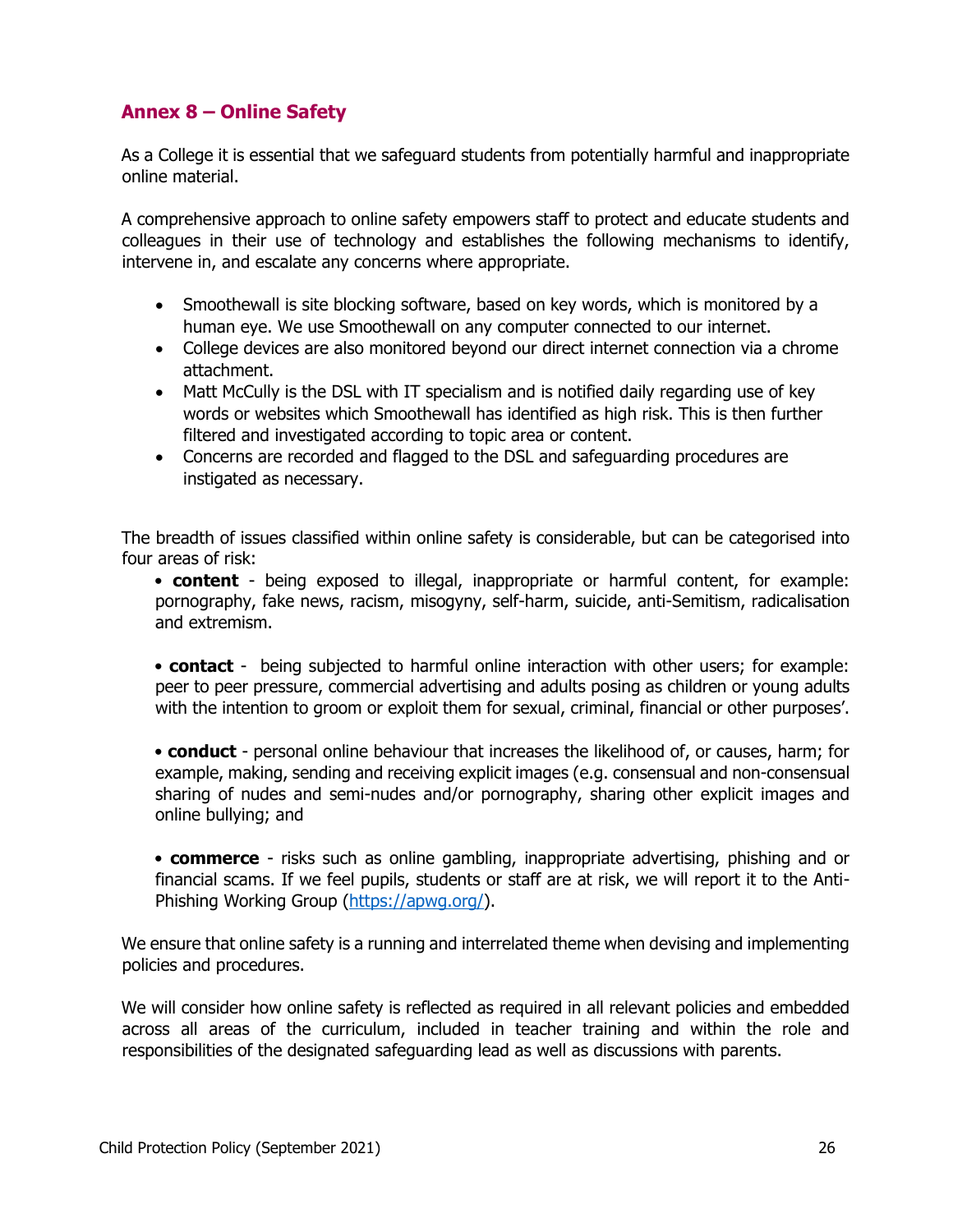# **Annex 9 – Whistleblowing in a safeguarding context**

While the College has a separate whistleblowing policy, this is a summary sheet that outlines the process when there is a concern that safeguarding issues have not been reported or followed correctly.

This does not replace the whistleblowing policy and should be read in conjunction with the College policy.

**Whistleblowing** is a term that is used when staff want to report a concern within their organisation that involves their manager or a person senior to them in the organisation which may prevent them from following the normal reporting systems.

There are a limited number of areas that can be called Whistleblowing, and the policy protects staff from being punished for raising concerns.

Within The Sixth Form College Farnborough, the Principal, Catherine Cole, is the senior manager and responsible for all staff. If you are concerned that any member of staff within the College is not following safeguarding processes or behaving in a way that is placing children at risk, you should in the first place make the Principal aware.

If your concern is about the Principal, you should raise this with the CEO of The Prospect Trust

If you would prefer to raise your concerns outside the College environment you are able to contact the NSPCC whistleblowing line on 0800 028 0285 or email [help@nspcc.org.uk](mailto:help@nspcc.org.uk) for national organisations or make contact with Hampshire County Council.

If you believe that a member of the College staff is harming a child (an allegation) and this has been reported to the Principal and no action has been taken, or the member of staff you have concerns about is the Principal, then you are able to contact the Local Authority Designated Officers (LADOs) on 01962 876364 or [child.protection@hants.gov.uk](mailto:child.protection@hants.gov.uk)

If you believe that a child is being abused by individuals outside the College, you should make a referral to Children's Social Care by calling 0300 555 1384 (office hours) or 0300 555 1373 (outside of office hours).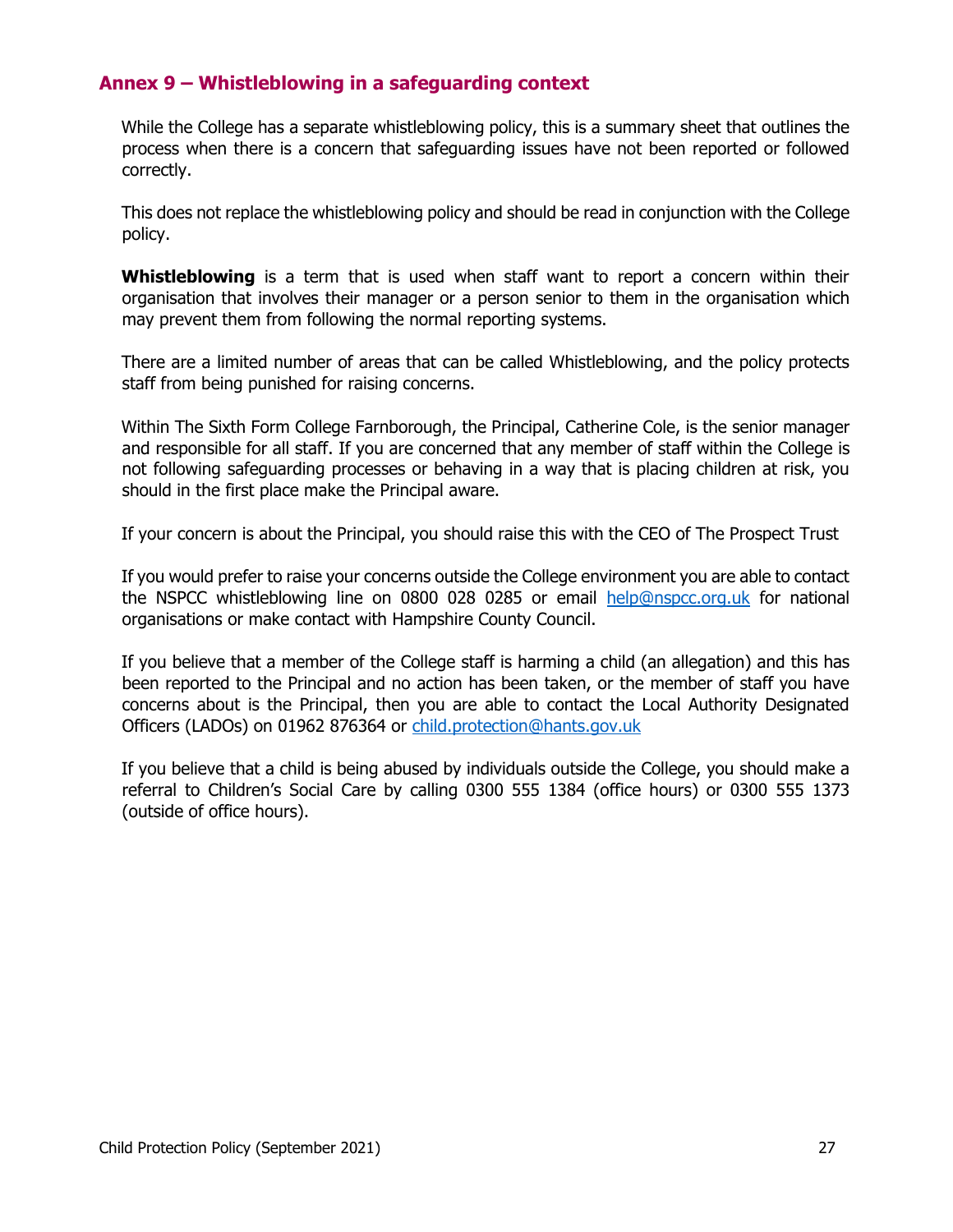# **Annex 10 – Briefing sheet for temporary and supply staff**

#### **For supply staff and those on short contracts in The Sixth Form College Farnborough.**

While working in The Sixth Form College Farnborough, you have a duty of care towards the young people here. This means that at all times you should act in a way that is consistent with their safety and welfare. In addition, if at any time you have a concern about a young person, particularly if you think they may be at risk of abuse or neglect, it is your responsibility to share that concern with the designated safeguarding lead (DSL), who is Matt Smith and can be contacted by emailing safeguarding@farnborough.ac.uk

This is not an exhaustive list but you may have become concerned as a result of:

- Observing a physical injury, which you think may have been non-accidental.
- Observing something in the appearance of a child or young person which suggests they are not being sufficiently well cared for.
- Observing child behaviour that leads you to be concerned about a child or young person.
- A child or young person telling you that they have been subjected to some form of abuse.
- Observing adult behaviour that leads you to be concerned about their suitability to work with children or young people.

In any of the circumstances listed here, you must write down what you saw or heard, date and sign your account, and give it to the DSL as soon as possible and no longer than 24 hours later. This may be the beginning of a legal process – it is important to understand that legal action against a perpetrator can be seriously damaged by any suggestion that the child has been led in any way.

If a child talks to you about abuse, you should follow these guidelines:

- Rather than directly questioning the child, just listen and be supportive
- Never stop a child who is freely recalling significant events, but don't push the child to tell you more than they wish.
- Make it clear that you may need to pass on information to staff in other agencies who may be able to help – do not promise confidentiality. You are obliged to share any information relating to abuse or neglect.
- Write an account of the conversation immediately, as close to verbatim as possible. Put the date and timings on it, and mention anyone else who was present. Then sign it and give your record to the DSL who should follow due process, including contacting Children's Social Care if appropriate.

The College has a policy on safeguarding young people that you can find, together with the local procedures to be followed by all staff, in the Staff Policies and Procedures in the more section of CristalWeb.

If your concern involves the DSL or a member of the senior staff, contact the LADO on 01962 847364 or the NPSCC whistleblowing line on 0800 028 0285

#### **Remember, if you have a concern, report it.**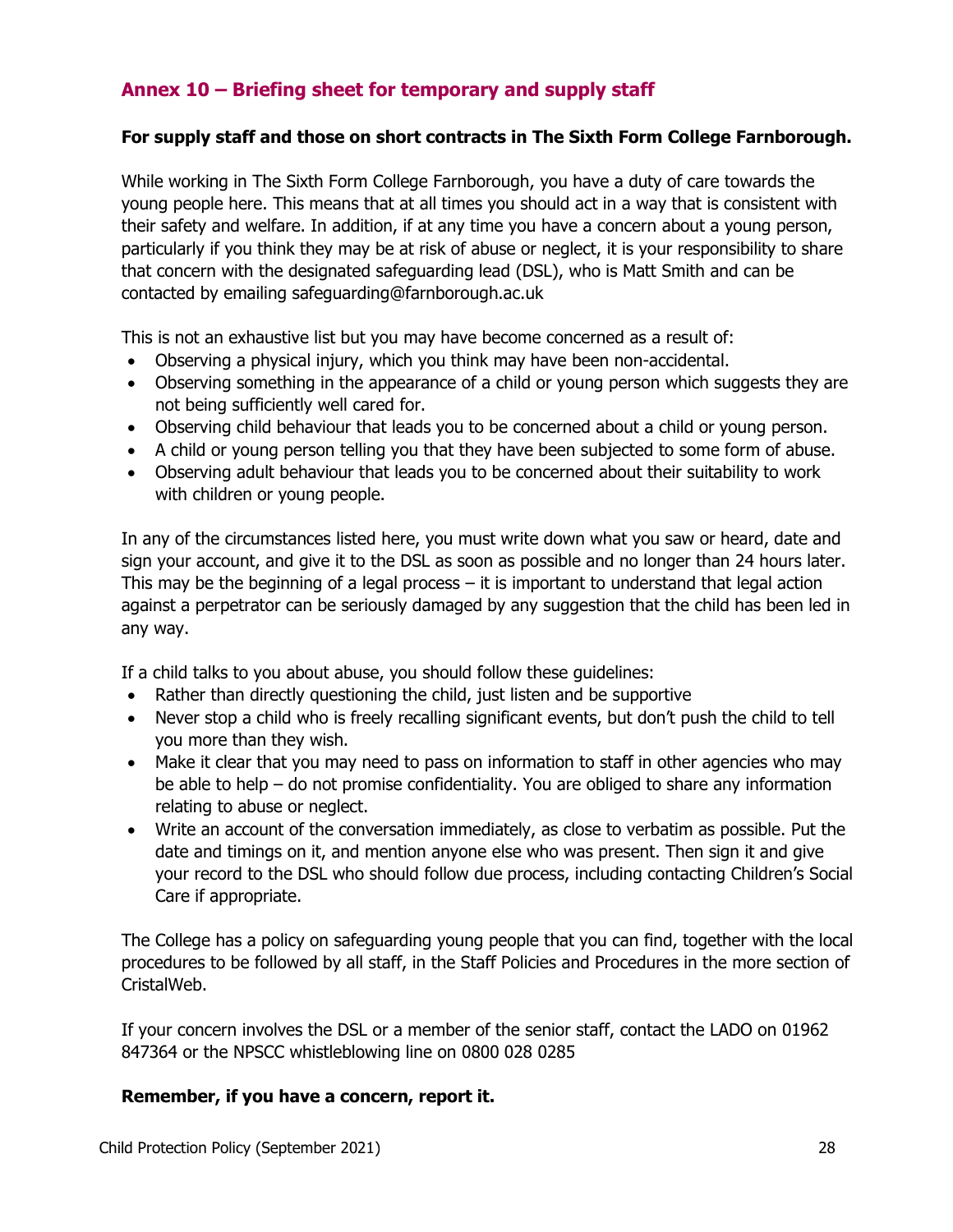## **Annex 11 - What is child abuse?**

The following definitions are taken from Working Together to Safeguard Children HM Government (2018). In addition to these definitions, it should be understood that children can also be abused by being sexually exploited, through honour-based violence, forced marriage or female genital mutilation. To support the local context, all staff have access to the Hampshire Safeguarding Children Partnership (HSCP) threshold chart.

#### **What is abuse and neglect?**

Abuse and neglect are forms of maltreatment of a child. Somebody may abuse or neglect a child by inflicting harm, or by failing to act to prevent harm. Children may be abused in a family or in an institutional or community setting, by those known to them or, more rarely, by a stranger. They may be abused by an adult or adults, or another child or children.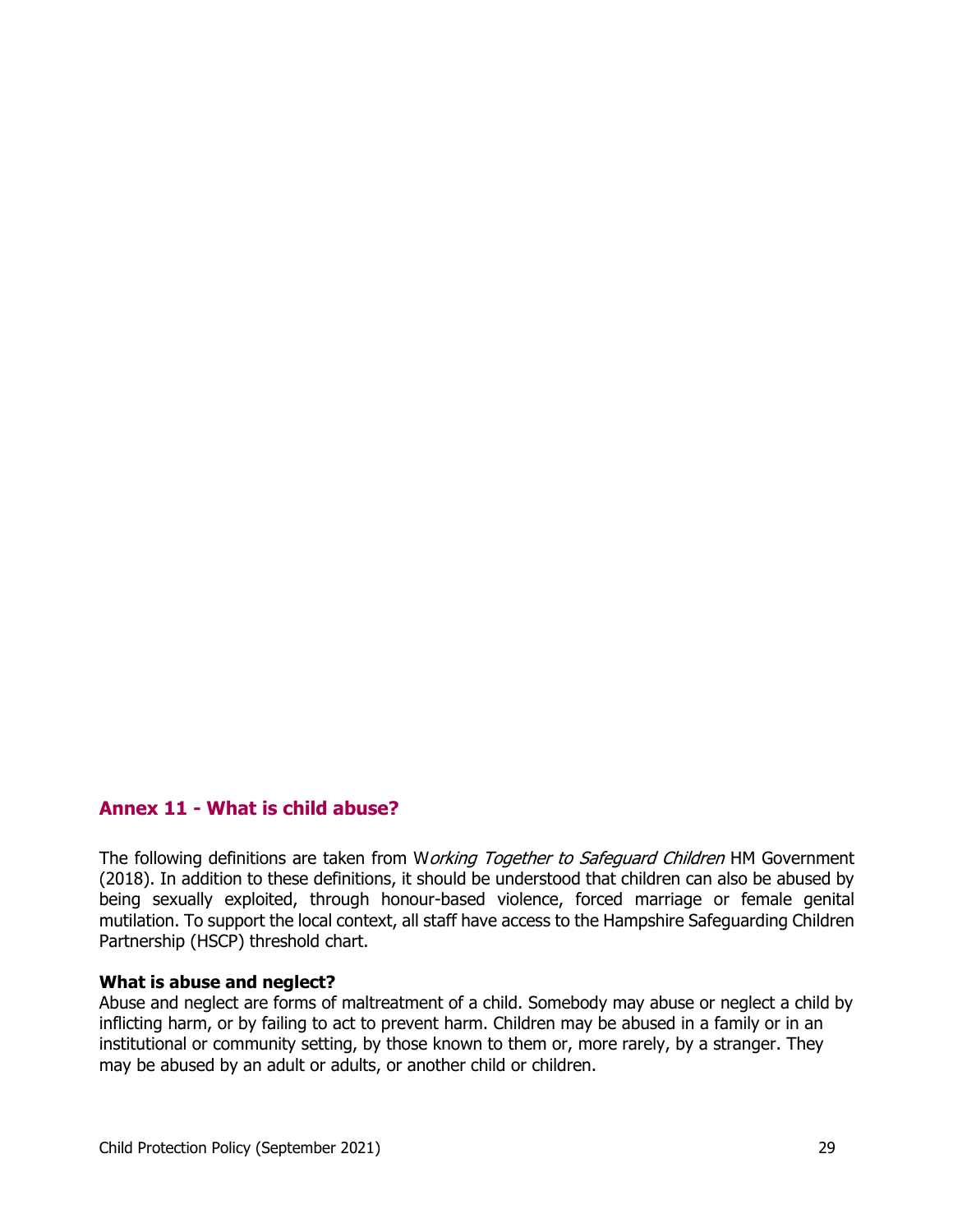#### **Physical abuse**

Physical abuse may involve hitting, shaking, throwing, poisoning, burning or scalding, drowning, suffocating, or otherwise causing physical harm to a child. Physical harm may also be caused when a parent or carer fabricates the symptoms of, or deliberately induces, illness in a child.

#### **Emotional abuse**

The persistent emotional maltreatment of a child such as to cause severe and persistent adverse effects on the child's emotional development. It may involve conveying to a child that they are worthless or unloved, inadequate, or valued only insofar as they meet the needs of another person. It may include not giving the child opportunities to express their views, deliberately silencing them or 'making fun' of what they say or how they communicate. It may feature age or developmentally inappropriate expectations being imposed on children. These may include interactions that are beyond a child's developmental capability, as well as overprotection and limitation of exploration and learning, or preventing the child participating in normal social interaction. It may involve seeing or hearing the ill-treatment of another. It may involve serious bullying (including cyber bullying), causing children frequently to feel frightened or in danger, or the exploitation or corruption of children. Some level of emotional abuse is involved in all types of maltreatment of a child, although it may occur alone.

#### **Sexual abuse**

Involves forcing or enticing a child or young person to take part in sexual activities, not necessarily involving a high level of violence, whether or not the child is aware of what is happening. The activities may involve physical contact, including assault by penetration (for example, rape or oral sex) or non-penetrative acts such as masturbation, kissing, rubbing and touching outside of clothing. They may also include non-contact activities, such as involving children in looking at, or in the production of, sexual images, watching sexual activities, encouraging children to behave in sexually inappropriate ways, or grooming a child in preparation for abuse (including via the internet). Sexual abuse is not solely perpetrated by adult males. Women can also commit acts of sexual abuse, as can other children.

#### **Neglect**

Neglect is the persistent failure to meet a child's basic physical and/or psychological needs, likely to result in the serious impairment of the child's health or development. Neglect may occur during pregnancy as a result of maternal substance abuse. Once a child is born, neglect may involve a parent or carer failing to:

- provide adequate food, clothing and shelter (including exclusion from home or abandonment)
- protect a child from physical and emotional harm or danger
- ensure adequate supervision (including the use of inadequate caregivers)
- ensure access to appropriate medical care or treatment.

Neglect may also include neglect of, or unresponsiveness to, a child's basic emotional needs.

The HSCP neglect strategy is used to provide a more detailed summary of neglect and the local thresholds for referrals.

## **Indicators of abuse**

## **Neglect**

#### **The nature of neglect**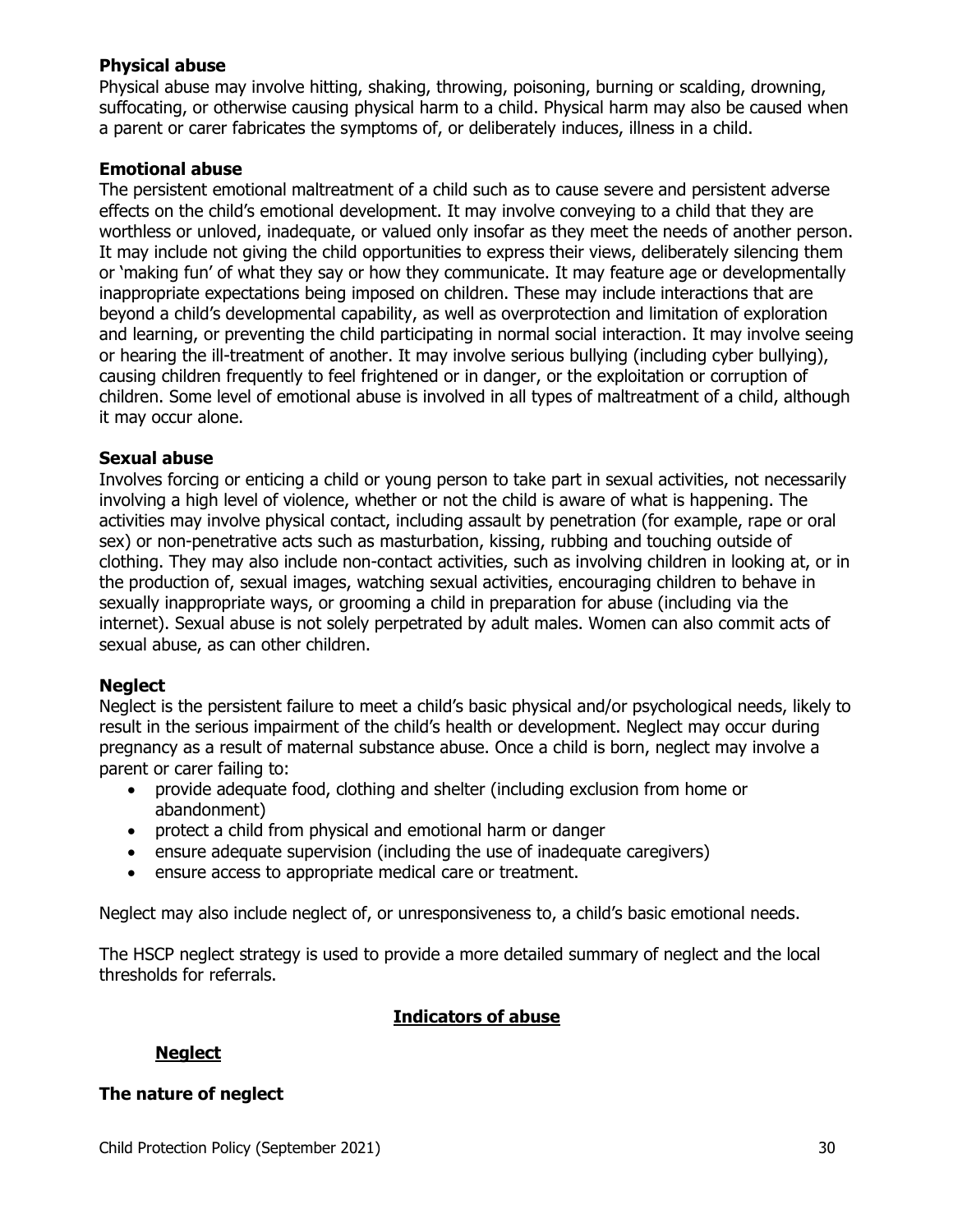Neglect is a lack of parental care but poverty and lack of information or adequate services can be contributory factors.

Far more children are registered to the category of neglect on child protection plans than to the other categories. As with abuse, the number of children experiencing neglect is likely to be much higher than the numbers on the plans.

#### **Neglect can include parents or carers failing to:**

- provide adequate food, clothing and shelter
- protect a child from physical and emotional harm or danger
- ensure adequate supervision or stimulation
- ensure access to appropriate medical care or treatment.

## **NSPCC research has highlighted the following examples of the neglect of children under 12:**

- frequently going hungry
- frequently having to go to College in dirty clothes
- regularly having to look after themselves because of parents being away or having problems such as drug or alcohol misuse
- being abandoned or deserted
- living at home in dangerous physical conditions
- not being taken to the doctor when ill
- not receiving dental care.

Neglect is a difficult form of abuse to recognise and is often seen as less serious than other categories. It is, however, very damaging: children who are neglected often develop more slowly than others and may find it hard to make friends and fit in with their peer group.

Neglect is often noticed at a stage when it does not pose a risk to the child. The duty to safeguard and promote the welfare of children (What to do if You're Worried a Child is Being Abused DfE 2015) would suggest that an appropriate intervention or conversation at this early stage can address the issue and prevent a child continuing to suffer until it reaches a point when they are at risk of harm or in significant need.

Neglect is often linked to other forms of abuse, so any concerns College staff have should at least be discussed with the DSL.

#### **Indicators of neglect**

**The following is a summary of some of the indicators that may suggest a child is being abused or is at risk of harm. It is important to recognise that indicators alone cannot confirm whether a child is being abused. Each child should be seen in the context of their family and wider community and a proper assessment carried out by appropriate persons. What is important to keep in mind is that if you feel unsure or concerned, do something about it. Don't keep it to yourself. The HSCP neglect toolkit provides a more detailed list of indicators of neglect and is available to all staff**

## **Physical indicators of neglect**

- Constant hunger and stealing food
- Poor personal hygiene unkempt, dirty or smelly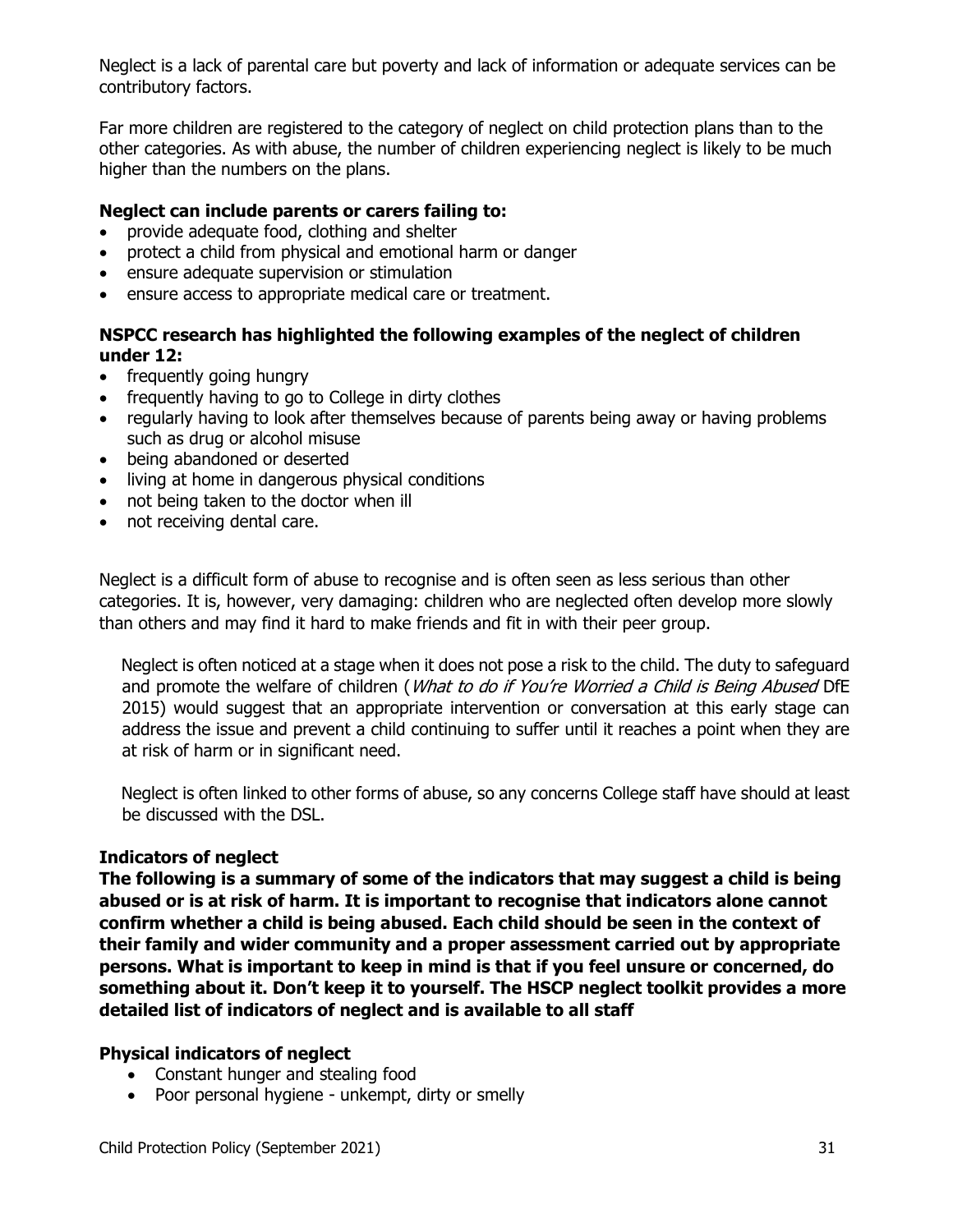- Underweight
- Dress unsuitable for weather
- Poor state of clothing
- Illness or injury untreated

## **Behavioural indicators of neglect**

- Constant tiredness
- Frequent absence from College or lateness
- Missing medical appointments
- Isolated among peers
- Frequently unsupervised
- Stealing or scavenging, especially food
- Destructive tendencies

#### **Emotional abuse**

#### **The nature of emotional abuse**

Most harm is produced in low warmth, high criticism homes, not from single incidents.

Emotional abuse is difficult to define, identify/recognise and/or prove.

Emotional abuse is chronic and cumulative and has a long-term impact.

All kinds of abuse and neglect have emotional effects although emotional abuse can occur by itself. Children can be harmed by witnessing someone harming another person – as in domestic violence.

It is sometimes possible to spot emotionally abusive behavior from parents and carers to their children, by the way that the adults are speaking to, or behaving towards children. An appropriate challenge or intervention could affect positive change and prevent more intensive work being carried out later on.

#### **Indicators of emotional abuse Developmental issues**

- Delays in physical, mental and emotional development
- Poor College performance
- Speech disorders, particularly sudden disorders or changes.

## **Behaviour**

- Acceptance of punishment which appears excessive
- Over-reaction to mistakes
- Continual self-deprecation (I'm stupid, ugly, worthless etc.)
- Neurotic behaviour (such as rocking, hair-twisting, thumb-sucking)
- Self-mutilation
- Suicide attempts
- Drug/solvent abuse
- Running away
- Compulsive stealing, scavenging
- Acting out
- Poor trust in significant adults
- Regressive behaviour  $-$  e.g., wetting
- Eating disorders
- Destructive tendencies
- Neurotic behaviour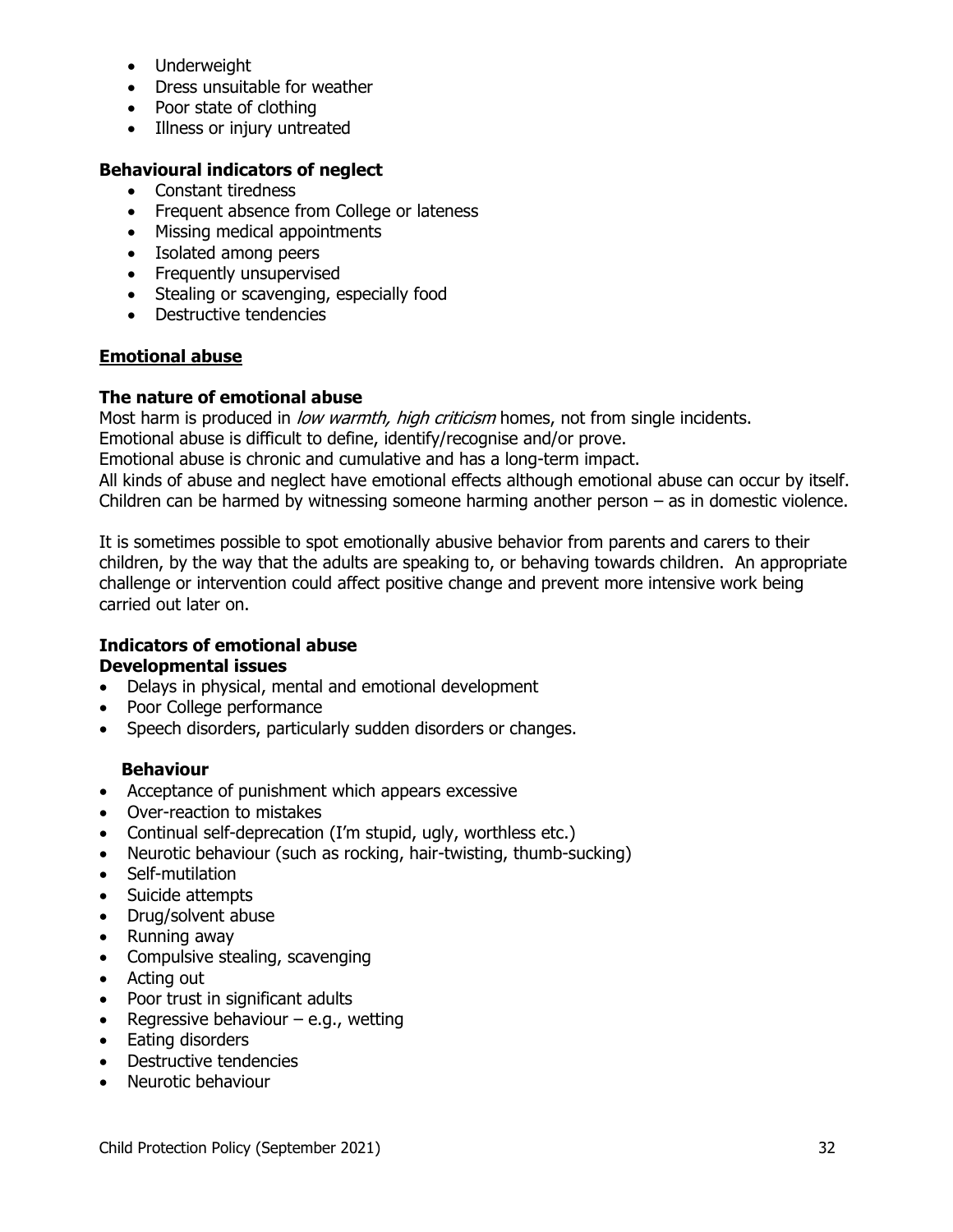Arriving early at College, leaving late

#### **Social issues**

- Withdrawal from physical contact
- Withdrawal from social interaction
- Over-compliant behaviour
- Insecure, clinging behaviour
- Poor social relationships

#### **Emotional responses**

- Extreme fear of new situations
- Inappropriate emotional responses to painful situations ("I deserve this")
- Fear of parents being contacted
- Self-disgust
- Low self-esteem
- Unusually fearful with adults
- Lack of concentration, restlessness, aimlessness
- Extremes of passivity or aggression

## **Physical abuse**

#### **The nature of physical abuse**

Most children collect cuts and bruises quite routinely as part of the rough and tumble of daily life. Clearly, it is not necessary to be concerned about most of these minor injuries. However, accidental injuries normally occur on the *bony prominences* – e.g., shins. Injuries on the *soft* areas of the body are more likely to be inflicted intentionally and should therefore make us more alert to other concerning factors that may be present.

A body map (annex 3) can assist in the clear recording and reporting of physical abuse. The body map should only be used to record observed injuries and no child should be asked to remove clothing by a member of staff of the College.

## **Indicators of physical abuse / factors that should increase concern**

- Multiple bruising or bruises and scratches (especially on the head and face)
- Clusters of bruises  $-$  e.g., fingertip bruising (caused by being grasped)
- Bruises around the neck and behind the ears the most common abusive injuries are to the head
- Bruises on the back, chest, buttocks, or on the inside of the thighs
- Marks indicating injury by an instrument  $-e.g.,$  linear bruising (stick), parallel bruising (belt), marks of a buckle
- Bite marks
- Deliberate burning may also be indicated by the pattern of an instrument or object  $-e.g.,$ electric fire, cooker, cigarette
- Scalds with upward splash marks or tide marks
- Untreated injuries
- Recurrent injuries or burns
- Bald patches.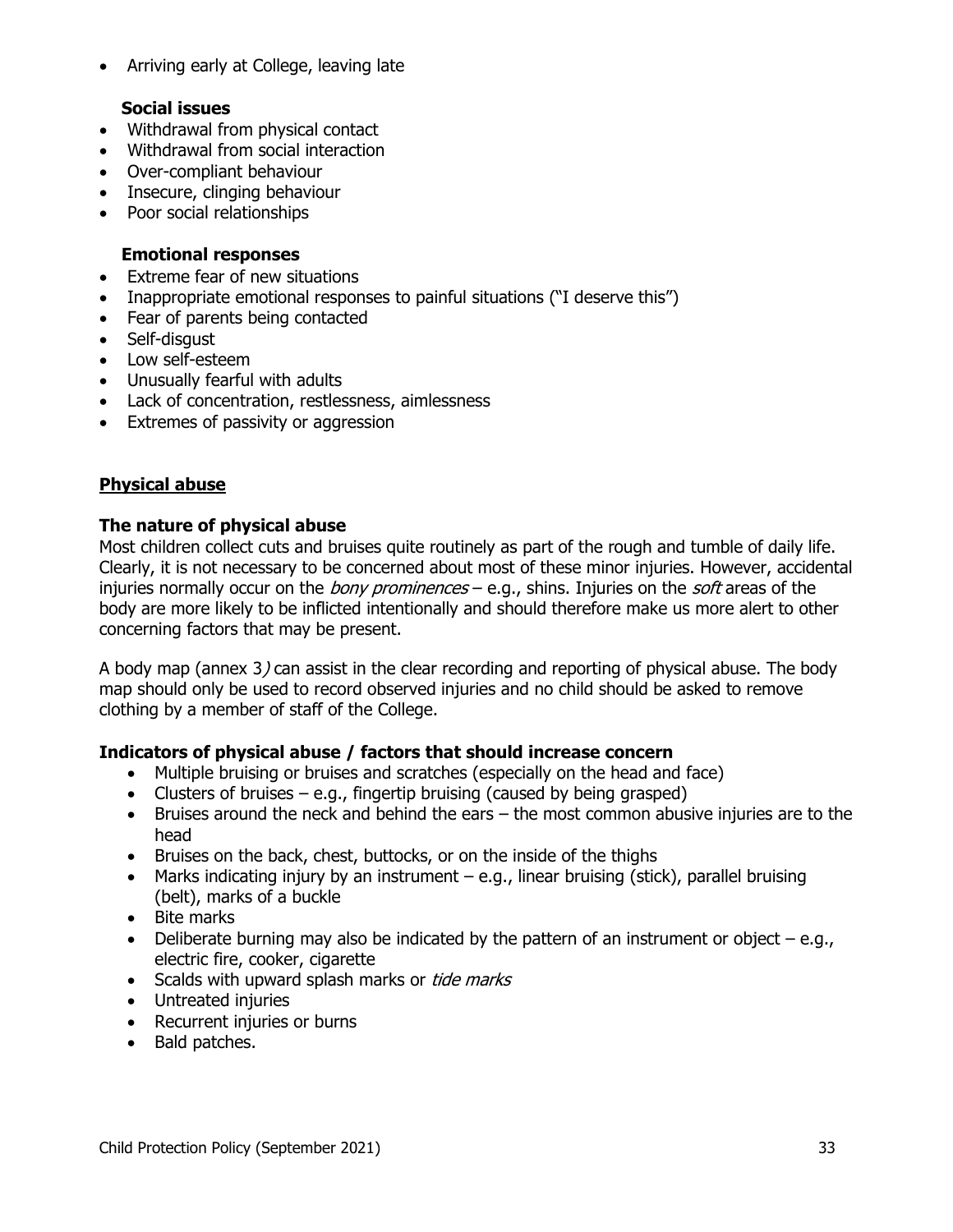**In the social context of the College, it is normal to ask about a noticeable injury. The response to such an enquiry is generally light-hearted and detailed. So, most of all, concern should be increased when:** 

- the explanation given does not match the injury
- the explanation uses words or phrases that do not match the vocabulary of the child (adult words)
- no explanation is forthcoming
- the child (or the parent/carer) is secretive or evasive
- the injury is accompanied by allegations of abuse or assault

#### **You should be concerned if the child or young person:**

- is reluctant to have parents/carers contacted
- runs away or shows fear of going home
- is aggressive towards themselves or others
- flinches when approached or touched
- is reluctant to undress to change clothing for sport
- wears long sleeves during hot weather
- is unnaturally compliant in the presence of parents/carers.
- has a fear of medical help or attention
- admits to a punishment that appears excessive.

#### **Sexual abuse**

#### **The nature of sexual abuse**

Sexual abuse is often perpetrated by people who are known and trusted by the child  $-e.q.,$ relatives, family friends, neighbours, babysitters, people working with the child in College, faith settings, clubs or activities. Children can also be subject to child sexual exploitation.

Sexual exploitation is seen as a separate category of sexual abuse. Indicators of CSE can be found in the safeguarding policy.

#### **Characteristics of child sexual abuse:**

- $\bullet$  it is often planned and systematic people do not sexually abuse children by accident, though sexual abuse can be opportunistic
- grooming the child people who abuse children take care to choose a vulnerable child and often spend time making them dependent
- grooming the child's environment abusers try to ensure that potential adult protectors (parents and other carers especially) are not suspicious of their motives.

Most people who sexually abuse children are men, but some women sexually abuse too.

#### **Indicators of sexual abuse**

#### **Physical observations**

- Damage to genitalia, anus or mouth
- Sexually transmitted diseases
- Unexpected pregnancy, especially in very young girls
- Soreness in genital area, anus or mouth and other medical problems such as chronic itching
- Unexplained recurrent urinary tract infections and discharges or abdominal pain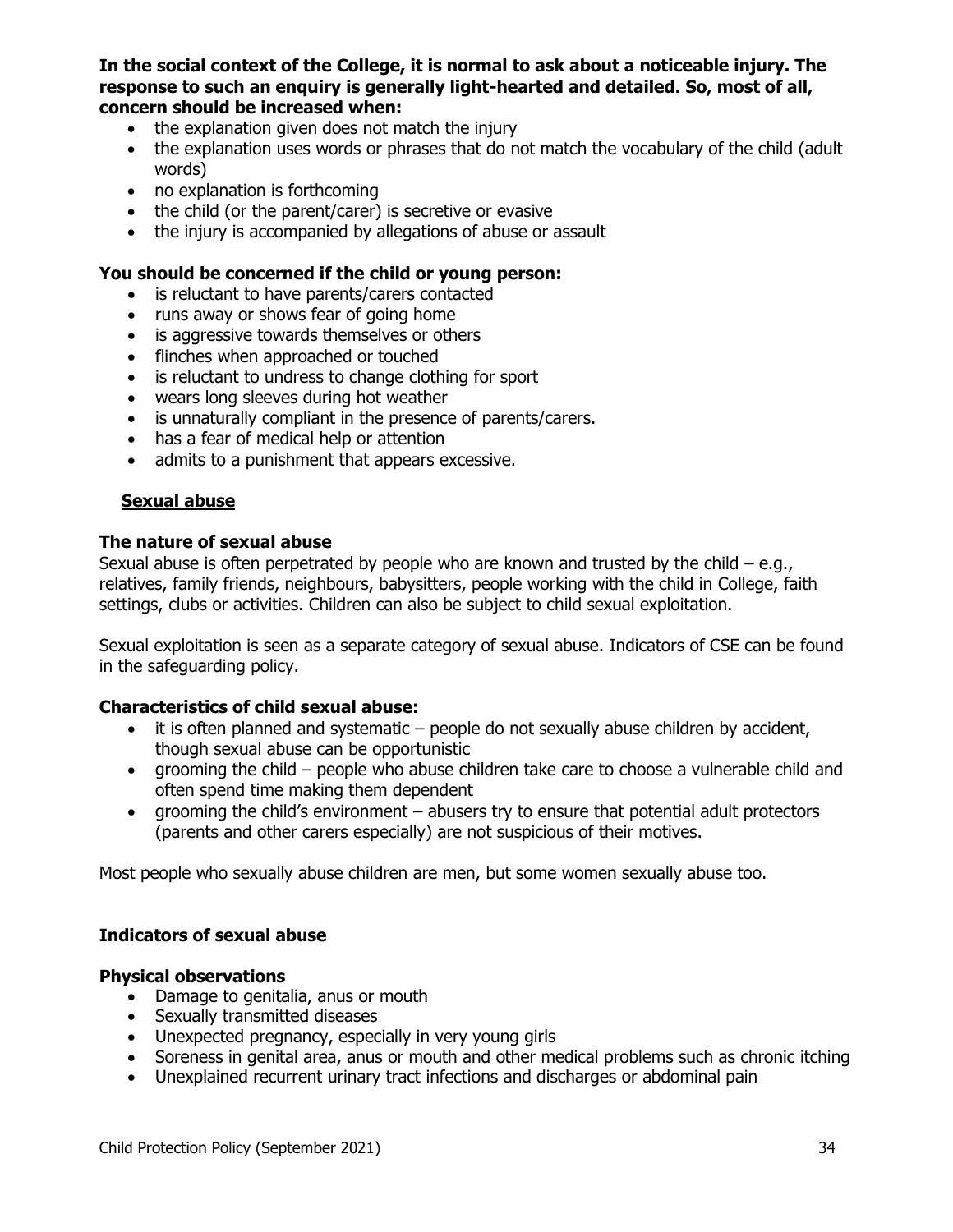#### **Behavioural observations**

- Sexual knowledge inappropriate for age
- Sexualised behaviour or affection inappropriate for age
- Sexually provocative behaviour/promiscuity
- Hinting at sexual activity Inexplicable decline in College performance
- Depression or other sudden apparent changes in personality as becoming insecure or clinging
- Lack of concentration, restlessness, aimlessness
- Socially isolated or withdrawn
- Overly-compliant behaviour
- Acting out, aggressive behaviour
- Poor trust or fear concerning significant adults
- Regressive behaviour,
- Onset of wetting, by day or night; nightmares
- Onset of insecure, clinging behaviour
- Arriving early at College, leaving late, running away from home
- Suicide attempts, self-mutilation, self-disgust
- Suddenly drawing sexually explicit pictures
- Eating disorders or sudden loss of appetite or compulsive eating
- Regressing to younger behaviour patterns such as thumb sucking or bringing out discarded cuddly toys
- Become worried about clothing being removed
- Trying to be 'ultra-good' or perfect; overreacting to criticism.

## **Annex 12 - Useful contacts**

| <b>Key Personnel</b> | Name (s)            | <b>Telephone No.</b> |
|----------------------|---------------------|----------------------|
| <b>DSL</b>           | Matt Smith          | 01252688303          |
| Deputy DSL(s)        | Anne Temple-Hall    | 01252 688308         |
|                      | <b>Matt McCully</b> | 01252 688306         |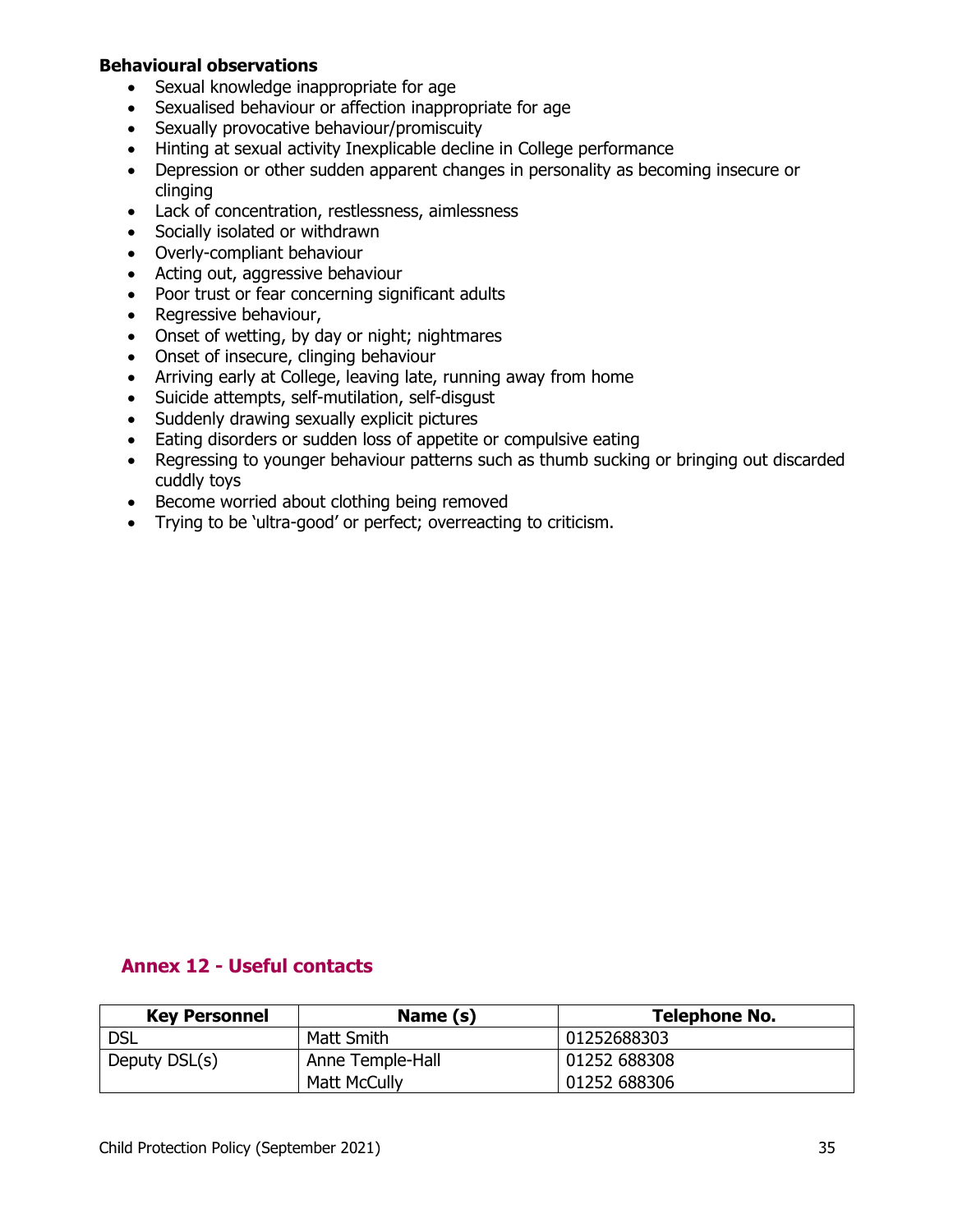|                                                    | Kirsten Halvorsen         | 01252 688301                      |
|----------------------------------------------------|---------------------------|-----------------------------------|
|                                                    | Alison Woolley            | 01252 688312                      |
| College's named                                    | Matt Smith                | 01252 688303                      |
| Prevent lead                                       |                           |                                   |
| <b>Colleges Mental Health</b><br>Lead              | Anne Temple-Hall          | 01252 688308                      |
| Nominated                                          | Justin Slater             | justinwslater@yahoo.co.uk         |
| Safeguarding Governor                              |                           |                                   |
| CEO of The Prospect                                | Simon Jarvis              | simon.jarvis@prospecttrust.org.uk |
| Trust                                              |                           |                                   |
| Children's Reception                               |                           | 01329 225379                      |
| Team                                               |                           |                                   |
| Out of hours social                                |                           | 0300 555 1373                     |
| care                                               |                           |                                   |
| Police                                             | NPCC guidance             | $101$ or in                       |
|                                                    |                           | emergencies 999                   |
| Safeguarding advisors                              | Barbara Piddington        | <b>HCC Safeguarding Unit</b>      |
| / Local Authority                                  | Fiona Armfield            | 01962 876364                      |
| <b>Designated Officers</b><br>(LADO <sub>S</sub> ) | Mark Blackwell            | Child.protection@hants.gov.uk     |
| College nurse                                      | <b>Catherine Hitchens</b> | 01252 688374                      |

# **Annex 13 – Table of changes 2020-2021**

Throughout the document changes have been made to punctuation, grammar and readability. These have not all been highlighted in the table below.

| Page              | <b>Changes</b>                                                      |
|-------------------|---------------------------------------------------------------------|
| Throughout<br>the | Reference to KCSiE 2020 updated to 2021                             |
| document          |                                                                     |
| 4                 | <b>Allegations against staff</b> $-$ added the following in italics |
|                   | "Every child having access to a 'trusted adult' in the College."    |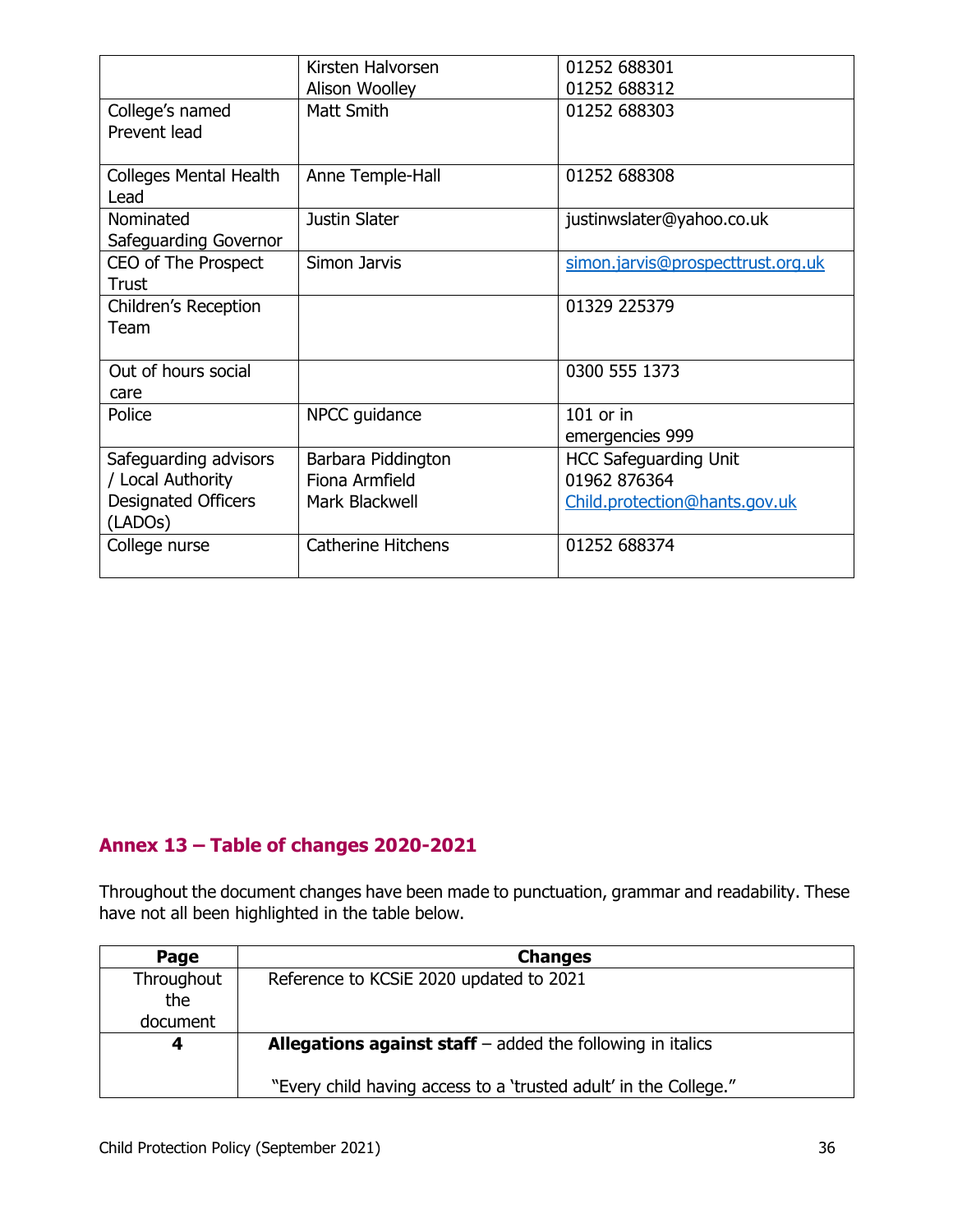|    | "If a concern is raised about the practice or behaviour of a member of staff,<br>this information will be recorded and passed to the head teacher Name. The<br>head teacher will make an assessment to determine if the matter is a 'low<br>level concern' or an 'allegation'. The Local Authority Designated Officer<br>(LADO) will be contacted for all allegations and the relevant guidance will be<br>followed. If the head teacher needs advice or guidance they will contact the<br>LADO."                                                                                                                                                                                     |
|----|---------------------------------------------------------------------------------------------------------------------------------------------------------------------------------------------------------------------------------------------------------------------------------------------------------------------------------------------------------------------------------------------------------------------------------------------------------------------------------------------------------------------------------------------------------------------------------------------------------------------------------------------------------------------------------------|
| 6  | <b>SMT responsibilities</b> - added the following :<br>Determine if a concern about a member of staff is a 'low level concern'<br>or an allegation                                                                                                                                                                                                                                                                                                                                                                                                                                                                                                                                    |
| 10 | Following a report of concerns the DSL must - added bullet 7                                                                                                                                                                                                                                                                                                                                                                                                                                                                                                                                                                                                                          |
|    | "In cases of allegations against staff or low level concerns, the HSCP<br>procedure or the College Low Level Concerns (LLC) procedure will be<br>followed."                                                                                                                                                                                                                                                                                                                                                                                                                                                                                                                           |
| 11 | <b>Annex <math>1</math> - Flowchart</b> - added LLC $\times$ 2                                                                                                                                                                                                                                                                                                                                                                                                                                                                                                                                                                                                                        |
| 18 | Annex 5 - Allegations against adults<br>- Added reminder to Colleges that they are required to have a low level<br>concern policy and process<br>- deleted "in line with those from the LSCP in the first para<br>From the complaints bullets<br>- suggested deleting the "breach any policy or procedure"<br>Added "Lower Level Concerns LLC's, which do not reach the allegations harm<br>threshold (or complaints criteria) should be dealt with under a College LLC<br>procedure."<br>Changed title of sub-section to "Procedure for Allegations that meet the harm<br>threshold."<br>Added "governor" to the list that the allegation process applies to.<br>Added a LLC section |
| 21 | Annex 6 - Sexual Violence and Sexual Harassment                                                                                                                                                                                                                                                                                                                                                                                                                                                                                                                                                                                                                                       |
|    | Added update that HSCP are working on a peer-on-peer protocol                                                                                                                                                                                                                                                                                                                                                                                                                                                                                                                                                                                                                         |
|    | Context section $-$ added first two paragraphs                                                                                                                                                                                                                                                                                                                                                                                                                                                                                                                                                                                                                                        |
|    | Policy section $-$ added "This policy is underpinned by the principle that there<br>is a zero-tolerance approach to sexual violence and sexual harassment." To<br>third paragraph                                                                                                                                                                                                                                                                                                                                                                                                                                                                                                     |
| 22 | Responding to reports of SVSH section- Added                                                                                                                                                                                                                                                                                                                                                                                                                                                                                                                                                                                                                                          |

٦